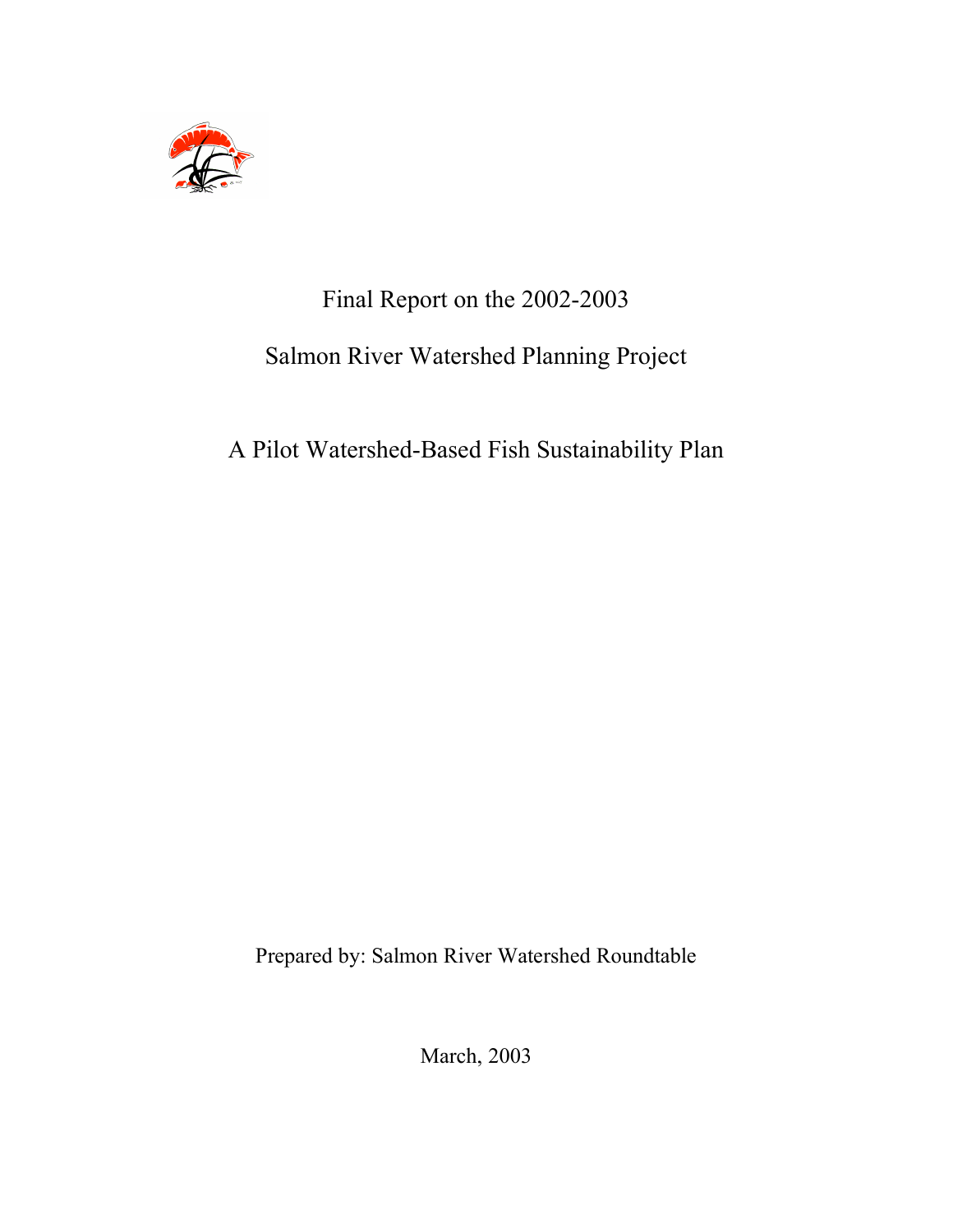## Table of Contents

|     | 1.0 Introduction                                                                              | $\overline{4}$ |
|-----|-----------------------------------------------------------------------------------------------|----------------|
| 2.0 | Salmon River Watershed Roundtable Background 1991-2002                                        | 5              |
|     | 2.1 Opportunity to Carry Out a Watershed-Based Fish Sustainability<br><b>Planning Project</b> | 6              |
|     | 2.2 Fit Between Guiding principles of SRWR and WFSP                                           | 7              |
|     | 2.3 Purpose of Undertaking the 2002-2003 WFSP                                                 | 8              |
| 3.0 | Project Description                                                                           | 8              |
|     | 3.1 Overview of the 2002-2003 WFSP Project                                                    | $8\,$          |
|     | 3.2 Activities and Products Overview                                                          | 9              |
|     | 3.3 Rationale for Modifying the WFSP template to                                              |                |
|     | <b>Accommodate SRWR Principles</b>                                                            | 10             |
|     | 3.3.1 Consensus Planning                                                                      | 10             |
|     | 3.3.2 Fish and Fish Habitat Context                                                           | 10             |
|     | 3.3.3 Scientific and Local Knowledge                                                          | 10             |
|     | 3.3.4 Salmon as Indicator Species                                                             | 10             |
|     | 3.3.5 Partnership Ranges                                                                      | 11             |
|     | 3.3.6 Watershed Area                                                                          | 11             |
|     | 3.4 Flexibility by DFO in the WFSP Methodology                                                | 11             |
| 4.0 | Watershed Planning Activities and Products                                                    | 12             |
|     | 4.1 Partnerships, Roles and Representation                                                    | 12             |
|     | 4.2 Identification of Issues                                                                  | 13             |
|     | 4.3 Early Recommendations, March, 2002                                                        | 14             |
|     | 4.4 Information Assembly to Address Issues                                                    | 15             |
|     | 4.5 Information Presentation                                                                  | 16             |
|     | 4.6 Refinement of Indicators Selection                                                        | 18             |
|     | 4.7 Final Recommendations                                                                     | 19             |
| 5.0 | Project Conclusions                                                                           | 20             |
| 6.0 | <b>Future Directions</b><br>21                                                                |                |
| 7.0 | Appendices                                                                                    | CD             |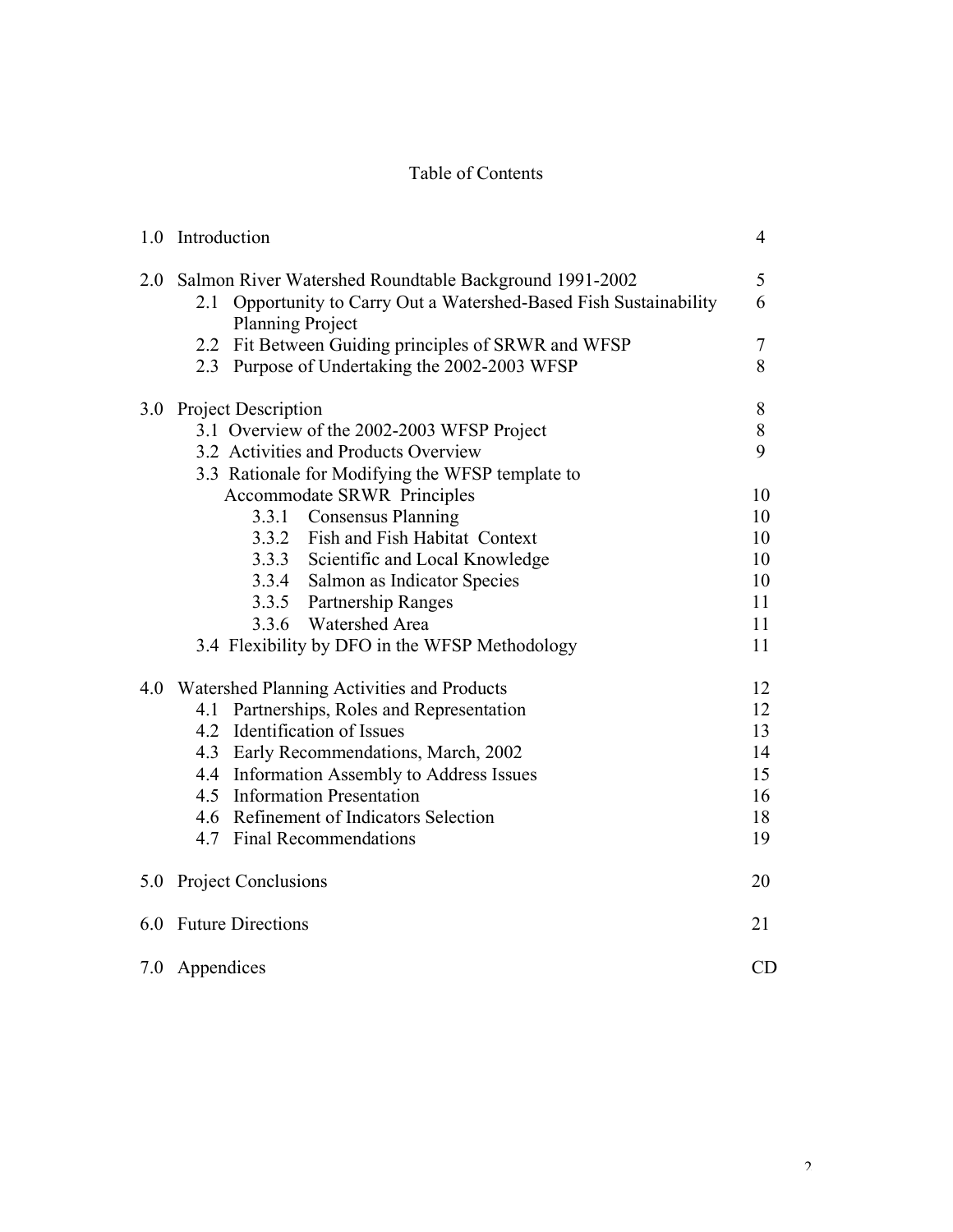## List of Appendices (see CD accompanying report)

- Appendix 1: List of SRWR Partners Since 1991
- Appendix 2: SRWR Goals and Objectives, 1996
- Appendix 3: WFSP Project Planning Team Participants
- Appendix 4: WFSP Process Meeting Reports, Flyers, Letters, Brochures
- Appendix 5: Sustainability Themes Developed by Community Participants
- Appendix 6: Information Gathering tasks and Timelines
- Appendix 7: Task Team Progress and Final Reports
- Appendix 8: Recommendations List
- Appendix 9: Programs and Projects Recommendations Adopted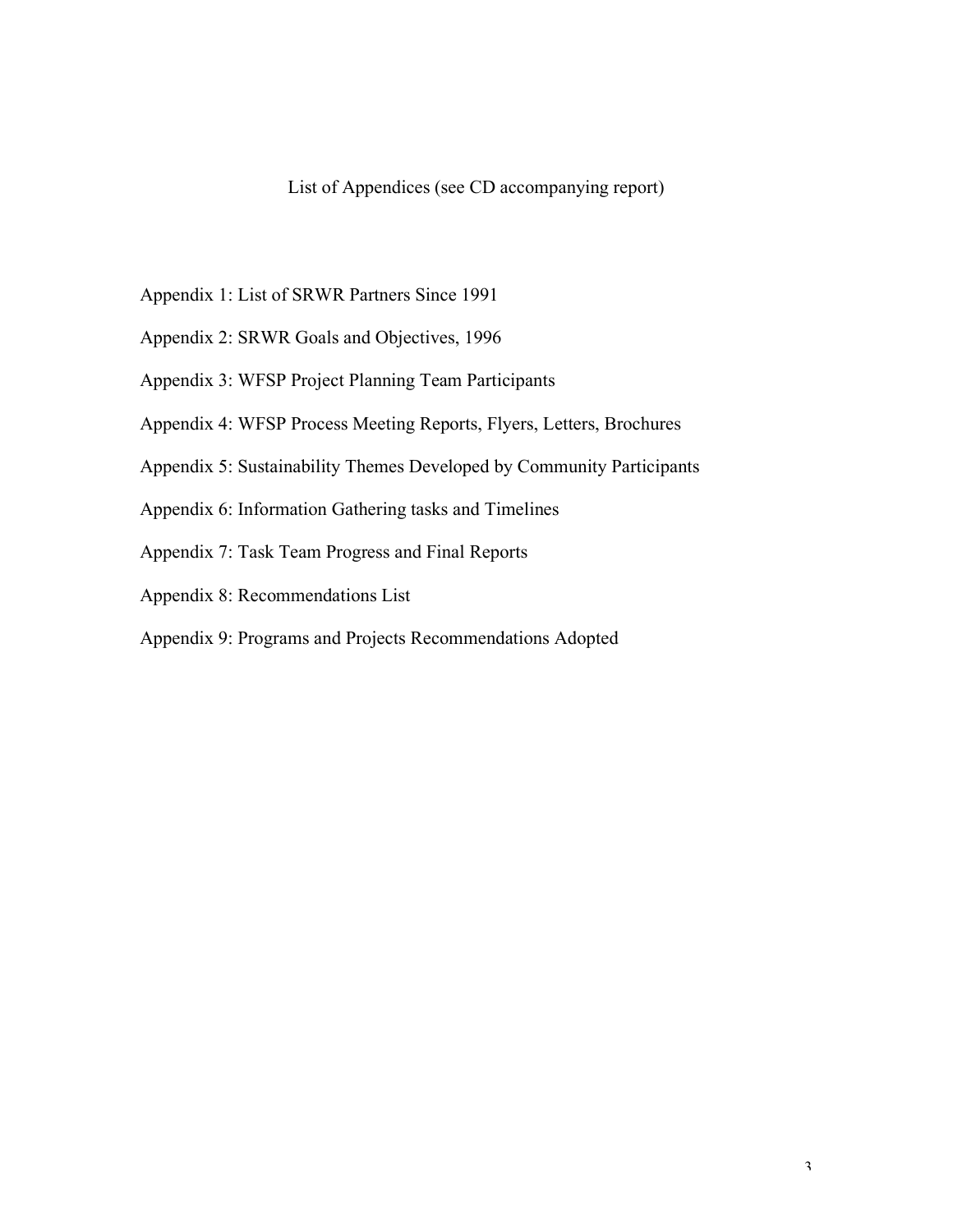## Final Report on the 2002-2003 Salmon River Watershed Planning Project A Pilot Watershed-Based Fish Sustainability Plan

#### 1.0 Introduction

The Watershed-Based Fish Sustainability Planning Procedure (WFSP) is a process developed by the Federal Department of Fisheries and Oceans (DFO) and Provincial Environment (MELP) and Fisheries (BC Fisheries) to help conserve BC Fish populations and their habitat. The WFSP process was designed to "help government, organizations and individuals with an interest in fish stewardship to coordinate their efforts …and to focus on activities that use resources effectively in promoting positive results for fish"<sup>1</sup>.

After a review of the WFSP guidebook and discussion with DFO representatives, the Salmon River Watershed Roundtable (SRWR) realized that the WFSP process reflects several of their own key operating principles such as: the recognition that fish are important ecosystem health indicators, consensus building in watershed planning promotes broad participation and improves the likelihood of success, and that building on existing initiatives is an important opportunity to advance fish sustainability goals within the context of social, economic and ecological sustainability planning. The SRWR saw in WFSP the opportunity to build upon an existing 10-year history of watershed sustainability practices undertaken with many partners. The WFSP process offered the opportunity to undertake conservation planning that would further the development of solutions to long existing fish, fish habitat and water related issues that exist in the Salmon River Watershed. The SRWR proposed to a broad range of First Nations, industry, landowners, citizens and government agencies that a WFSP be undertaken for the Salmon River Watershed. The proposal was widely accepted and was funded by DFO. The SRWR brought participation and existing planning products to the WFSP process. The WFSP process brought an opportunity to focus on fish and fish habitat issues as key components to watershed health in the Salmon River Project.

The approach taken recognized that some aspects of watershed health were already being addressed by the SRWR while at the same time enabling the SRWR WFSP planning group to move forward to address some of the yet unresolved sustainability issues , related to fish and water management. New and previous participants worked together over the year-long project identifying issues, assembling information and making recommendations.

The 125 recommendations obtained from the partners during the final phase of the process were assembled into a series of programs and projects, endorsed by the

 $<sup>1</sup>$  WFSP, pg ii, note from steering committee</sup>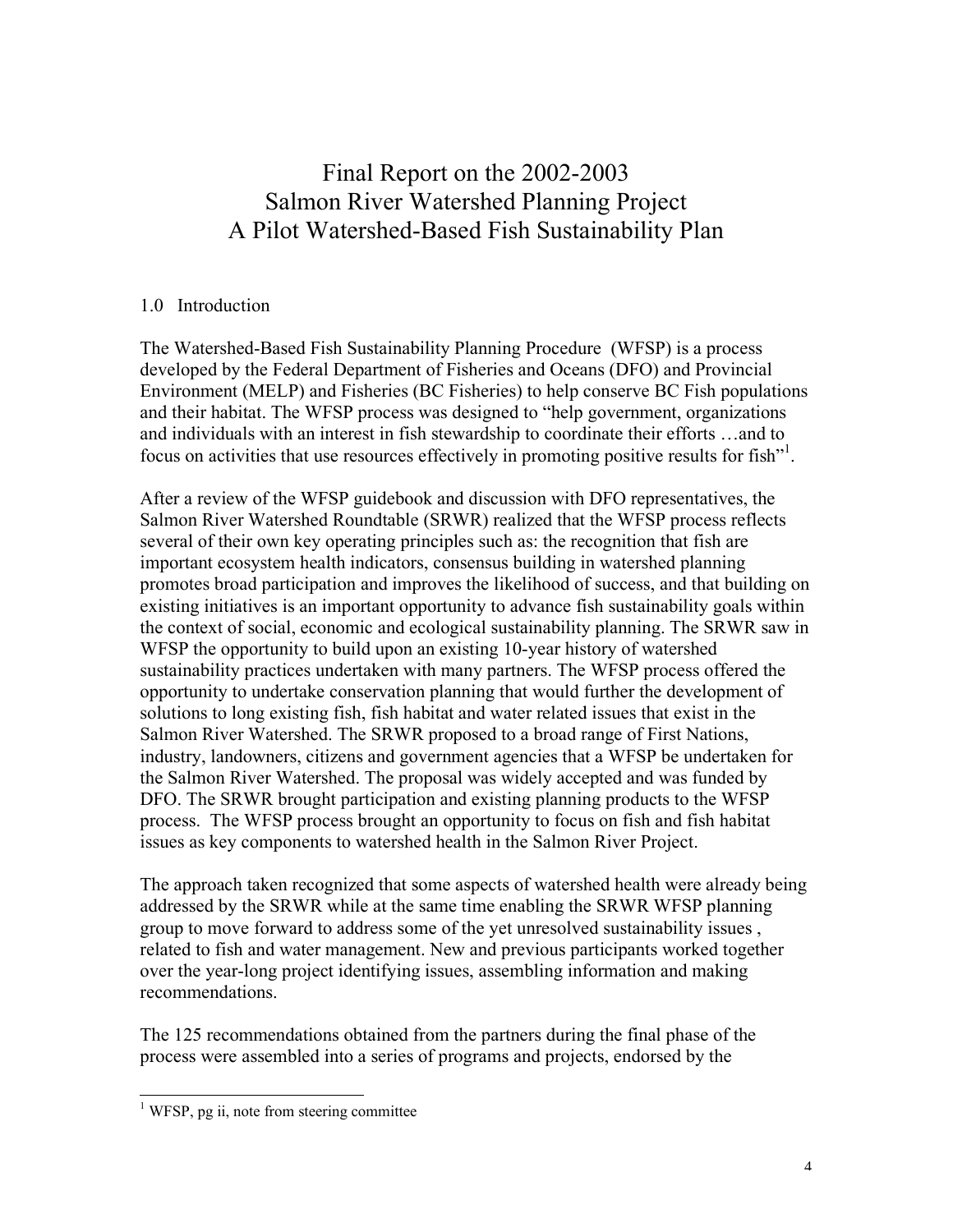participants. These programs and projects will be carried forward within the context of the broader watershed sustainability plan of the SRWR through a variety of partnerships. As such they will form part of the SRWR long-term action strategy of pursuing social, economic and ecological sustainability goals established in 1996. The strategy builds upon the SRWR 10-year history while holding the 20-200 year perspective required for long-term success.

The "strength" of the WFSP product is that it respects existing SRWR partnerships, sustainability goals, objectives, and guiding principles. The "beauty" of the WFSP product is that the process succeeded in the assembly and endorsement of specific fish and water recommendations, which the SRWR and its partners will implement as part of the Salmon River Watershed Plan.

The following report summarizes the 2002-2003 SRWR WFSP in terms of approach taken, process used, partnership involvement, and products produced as of March 2003.

## 2.0 Salmon River Watershed Roundtable Background 1991-2002

The purpose of the SRWR is "to be a catalyst to achieve and maintain a healthy Salmon River Watershed through coordinated management of all resources, respect for all concerns and cooperative, positive action." 2 The SRWR, as a roundtable, is the action body of the Salmon River Watershed Society. The SRWR was formed in 1993 from the Salmon River Restoration Committee (SRRC), which had been struck in 1991. It was local First Nations and the Environmental Management Committee (EMC) of the District of Salmon Arm (DSA), which began the roundtable process by addressing concerns about the deteriorated condition of the Salmon River<sup>3</sup>. Landowners and several key agencies, including DFO, MELP and Ducks Unlimited, undertook habitat restoration demonstration projects starting in 1992. DFO has played a significant role throughout this period in assisting the SRWR both in terms of the type and consistency of technical and financial support provided as well as in its willingness to encourage local input in planning and field activity. An open, proactive approach to problem solving developed that encouraged other agencies and organizations to participate, and opened the door for constructive dialogue between First Nations, landowners, industry , agencies and citizens.

By the time the SRWR was formed in 1993, the linkage between certain watershed health symptoms such as eroding river banks, declining salmon runs, loss of riparian vegetation, high water temperatures and the larger question of watershed health had become apparent to the core group. Partnerships were expanded to include forest licencees such as Riverside Forest Products Ltd., all six First Nations Bands with land or traditional territory within the watershed, other government agencies such as the Ministry of Forests and the Columbia Shuswap Regional District, as well as a lengthening list of participating landowners, citizens and project funders (see Appendix 1 for list of partners since 1991).

 $\frac{2}{3}$  SRWR mission statement, adopted 1993<br> $\frac{3}{3}$  Discussion first began at the EMC as a result of the Chair, Dorothy Argent, hearing concerns from Mary and Louis Thomas of the Neskonlith Band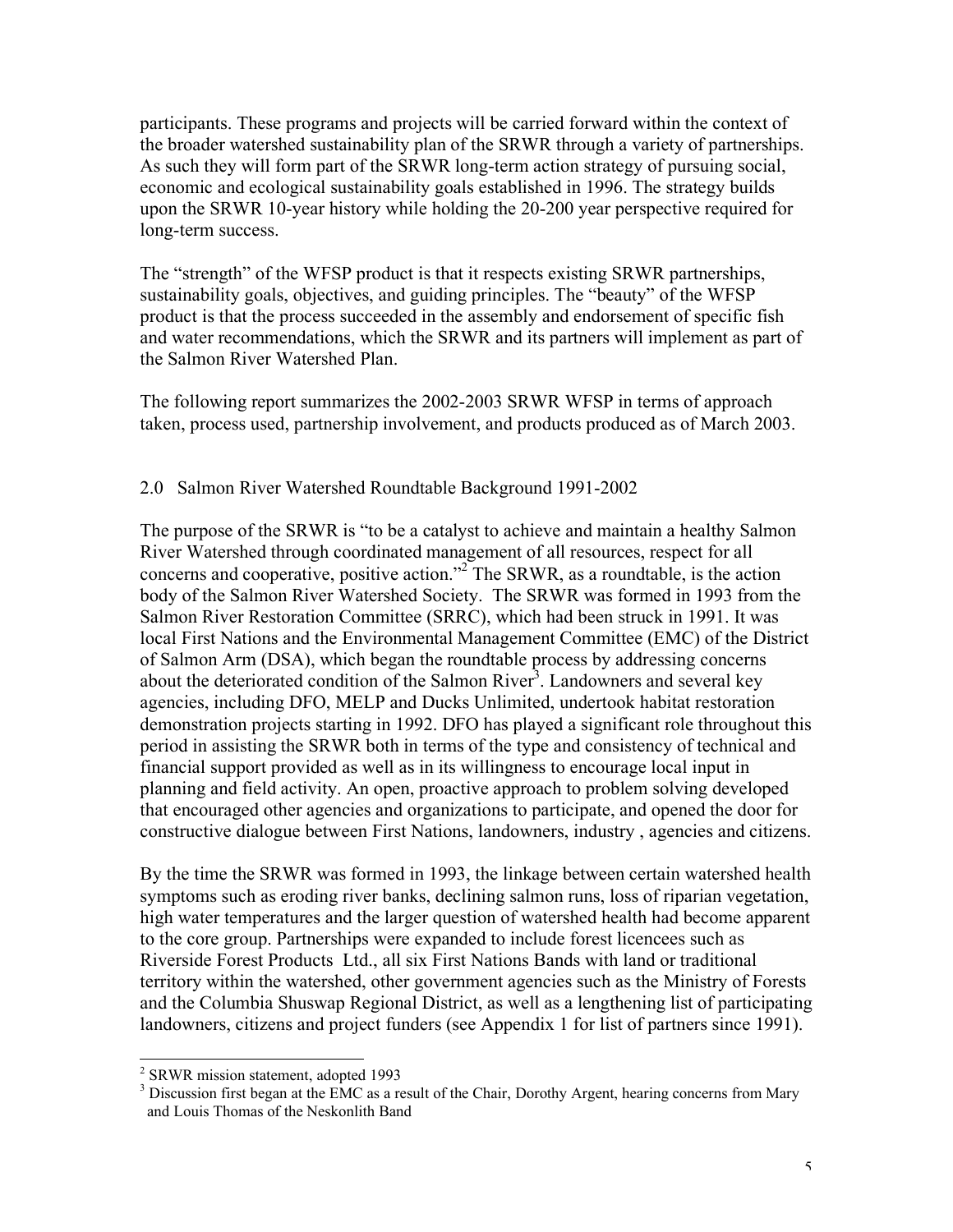By 1996, after extensive consensus planning involving over 50 public meetings, a watershed plan including a long-term watershed health vision, guiding principles, and a set of 13 goals (presented in Appendix 2) had been adopted to address social, ecological and economic aspects of watershed (ecosystem) health<sup>4</sup>. Priorities set during the planning process, such as restoration of a riparian corridor, were pursued and by 2001 approximately 100 restoration sites had been undertaken with approximately 62 landowners, which represented approximately 20% of the priority, lower mainstem restoration sites identified in 1994. Restoration work was supported by a great many contributors, including DFO, Vancouver Foundation, Pacific Salmon Foundation, HRDC, Shell Canada, CPR, Gibson's Petroleum, Thompson Basin Fisheries Council, Action 21, Ministry of Forests, MAFF, MELP, and landowners. In addition, extensive water monitoring was supported by forest companies such as Riverside Forest Products, Forest Renewal BC and Environment Canada along with MELP, DFO, Thompson Basin Fisheries Council, and Fisheries Renewal BC. Literally thousands of volunteers and interested citizens have been involved in educational and restoration activities. They include both local and provincial groups such as elementary and secondary schools, University of Victoria, Douglas College, Shuswap Community Living Association, and the Canadian Mental Health Association as well as international government, study, and other interests groups from China, Nicaragua, El Salvador, Taiwan, Germany and many others. 5

Local community acceptance of the value of the Salmon River Watershed Project and a sense of ownership by volunteers and landowners raised the level of awareness, and willingness to cooperate towards watershed sustainability. Attitude toward agencies, such as DFO and their representatives, has also improved considerably, as local community members, businesses, and landowners begin to recognize DFO and other agency staff as sources of assistance rather than as adversaries.

#### 2.1 Opportunity to Carry Out a Watershed-Based Fish Sustainability Planning Project

The intent of the 2002-2003 WFSP project was to enfold participation and support from a broad range of stakeholders on key issues impeding watershed sustainability, particularly those related to fish, and fish habitat, and to identify avenues through which fish and fish habitat sustainability goals could be advanced. The WFSP project amounted to an opportunity to undertake a refinement of the 1996 Salmon River Watershed plan by focussing on fish and water issues, without losing the context of previously established goals, objectives, principles and actions. This initiative followed well from groundwork done through the Habitat Conservation and Stewardship Program (HCSP) to build relations within the community.

 $4$  the vision, goals and objectives formed the 1996 watershed plan, which followed the ecosystem objectives template underwritten by the CCME and was sponsored by FRAP (DFO and Env Cda)

 $5$  many sponsors supported these activities including several early, key contributors such as Mike Crowe, Mel Sheng, Neils Christiansen , Fred Mah, Mike Romaine, George Butcher, and others.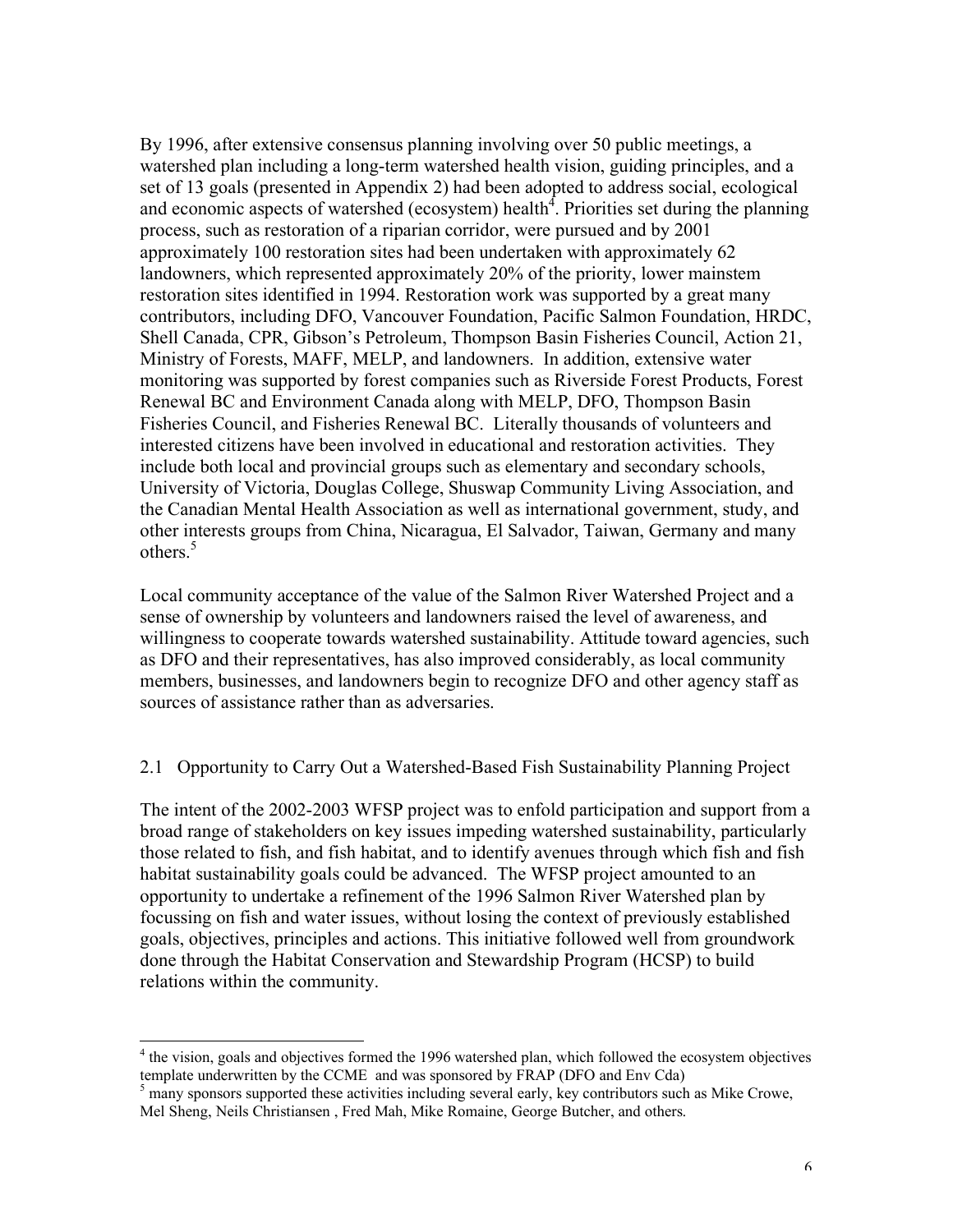#### 2.2 Fit Between Guiding Principles of SRWR and WFSP

The WFSP has enabled local interests and concerns to be identified, management options to be considered, strategic directions to be set, available information to be assembled, and a multi-year monitoring and action plan to be developed. These activities cross-reference well between the goals of WFSP and the goals of SRWR. They fall largely within Stages II and III of the WFSP template and within Goals 1, 2, 3, 4, 6, and 11 of the 1996 Salmon River Watershed Sustainability "Goals Objectives" (see Appendix 2).

Activities undertaken between 1993 and 2002 by the SRWR toward watershed sustainability, such as streambank and riparian restoration and watershed inventory, also link well to the goals of the WFSP. Programs such as Habitat Conservation and Stewardship (HCSP) and Habitat Restoration Salmon Enhancement (HRSEP) laid the groundwork for a better understanding of the importance of fish and fish habitat to humans as well as to the rest of the ecosystem. Many previously identified issues remained at the forefront of planning and field action objectives when the WFSP began. They include fish and fish habitat, water, and land management. In relation specifically to fish, they included the need to protect genetic diversity and productive capacity of fish stocks with emphasis on no net loss and net gain management strategies. Local economic considerations to achieve a sustainable watershed were also incorporated.

A summary of some key principles pursued, within the joint WFSP and SRWR methodology have been consolidated below:

Using an Ecosystem Approach:

- take a watershed-based perspective
- recognize ecological, social, political, and economic factors affecting fish and other aspects of watershed health including urban, agricultural and forest development
- guide related land and resource planning toward sustainability

Using an Inclusive Planning Process:

- use an inclusive process including representation from First Nations, all govt. levels, industry, landowners, NGO's, citizens
- strengthen fish conservation interests
- pursue fish and fish habitat conservation in the context of an ecosystem perspective
- prioritize activities and resource use for the greatest benefit

Building Upon Existing Initiatives:

- respect agreements made to date by SRWR partnerships as expressed through the SRWR Mission Statement, Vision for Sustainable Watershed, Guiding Principles, and the 13 Watershed Sustainability Goals with related Objectives
- use a proactive approach to problem solving, no criticism of past practices, no finger pointing, a where from here attitude
- review and refine watershed health indicators initially suggested for discussion in 1996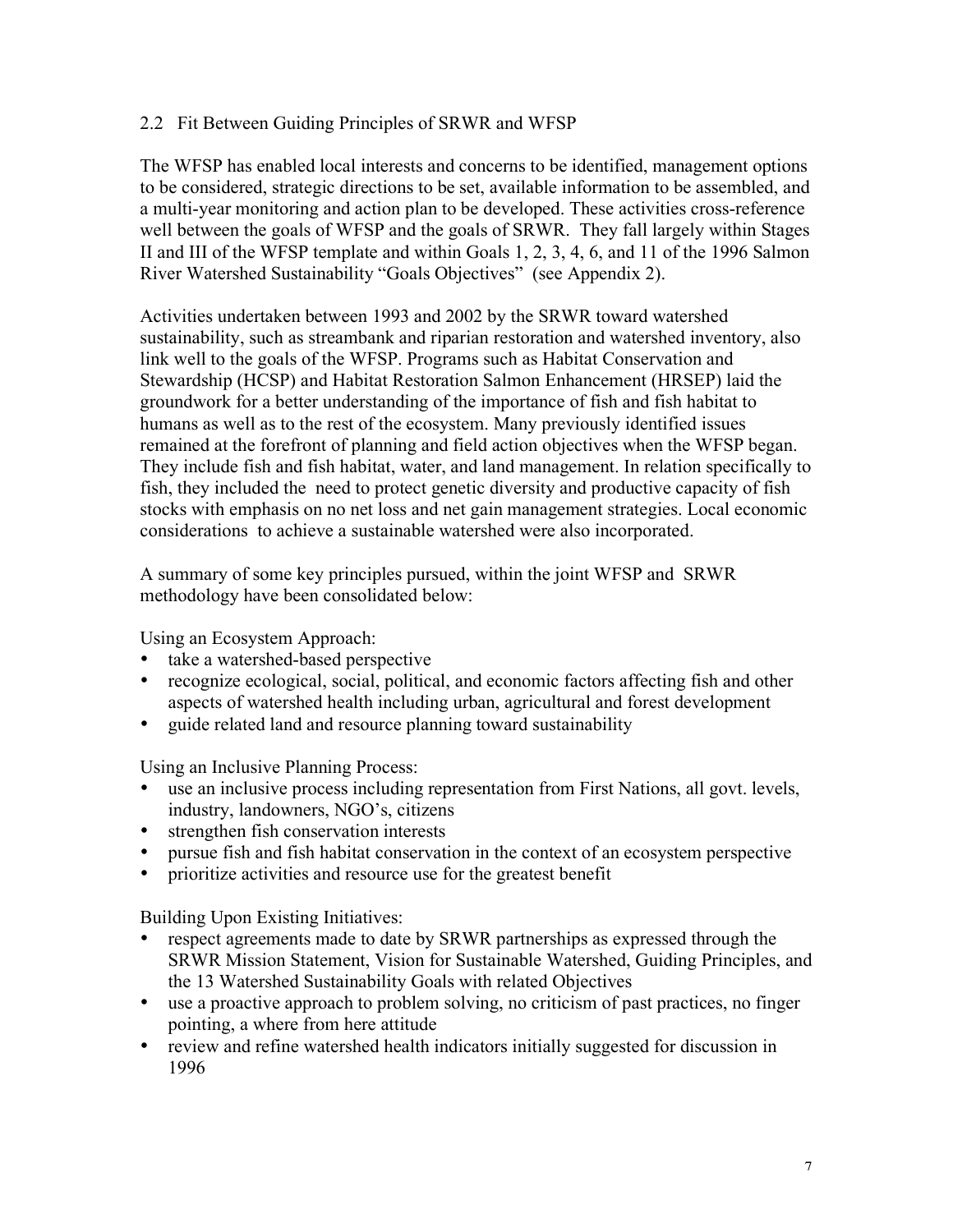- review and incorporate, where appropriate, existing information in monitoring (example: water quality), field action (example: streambank restoration) and planning (example: long term sustainability plan and short term annual work plan)
- recommend action using the best available information
- address genetic diversity and productive capacity of fish stocks
- emphasize no net loss and net gain management strategies for fish stocks
- use standard measures and accept non-technical information
- accept scientific and common knowledge

## 2.3 Purpose of Undertaking the 2002-2003 WFSP

The objectives of the WFSP project were to reach agreement on critical issues linked to fish and fish habitat sustainability and how to manage those issues for protection, restoration and enhancement of fish and fish habitat in the context of watershed sustainability.

The Salmon River Watershed Roundtable accomplished this through consultation and agreement with landowners, First Nations, industry and agencies, and other citizens.

Implementation of the recommendations made by the WFSP planning team, recorded herein, will enable the SRWR to plan its course of action over the next 10-20 years, with a view to advancing long-term (200-year) watershed sustainability.

## 3.0 Project Description

The WFSP project consisted of the following steps. Linkages between critical elements of watershed sustainability, such as water management, land use practices, and fish habitat were identified through a series of local community meetings. A planning team was assembled. Information needs were defined. Information was gathered and reported. The results were presented at a series of local community meetings with a request for recommendations. The planning team, took all the above into account and recommended a series of programs and projects designed to address information gaps and action recommendations obtained from the community and the task team members.

## 3.1 Overview of the 2002-2003 WFSP Project

The WFSP project utilized existing information as a basis for recommendations. Collectively, the partners had most, if not all, of the expertise needed. However, given their various workloads, budgets, and other resource constraints not all questions could be adequately answered within the short time available. Notwithstanding, the goal was to make best use of available information to arrive at a set of recommendations for improved fish and water management that was agreeable to all participants. The planning process was not allowed to stall based on lack of information. Absence of important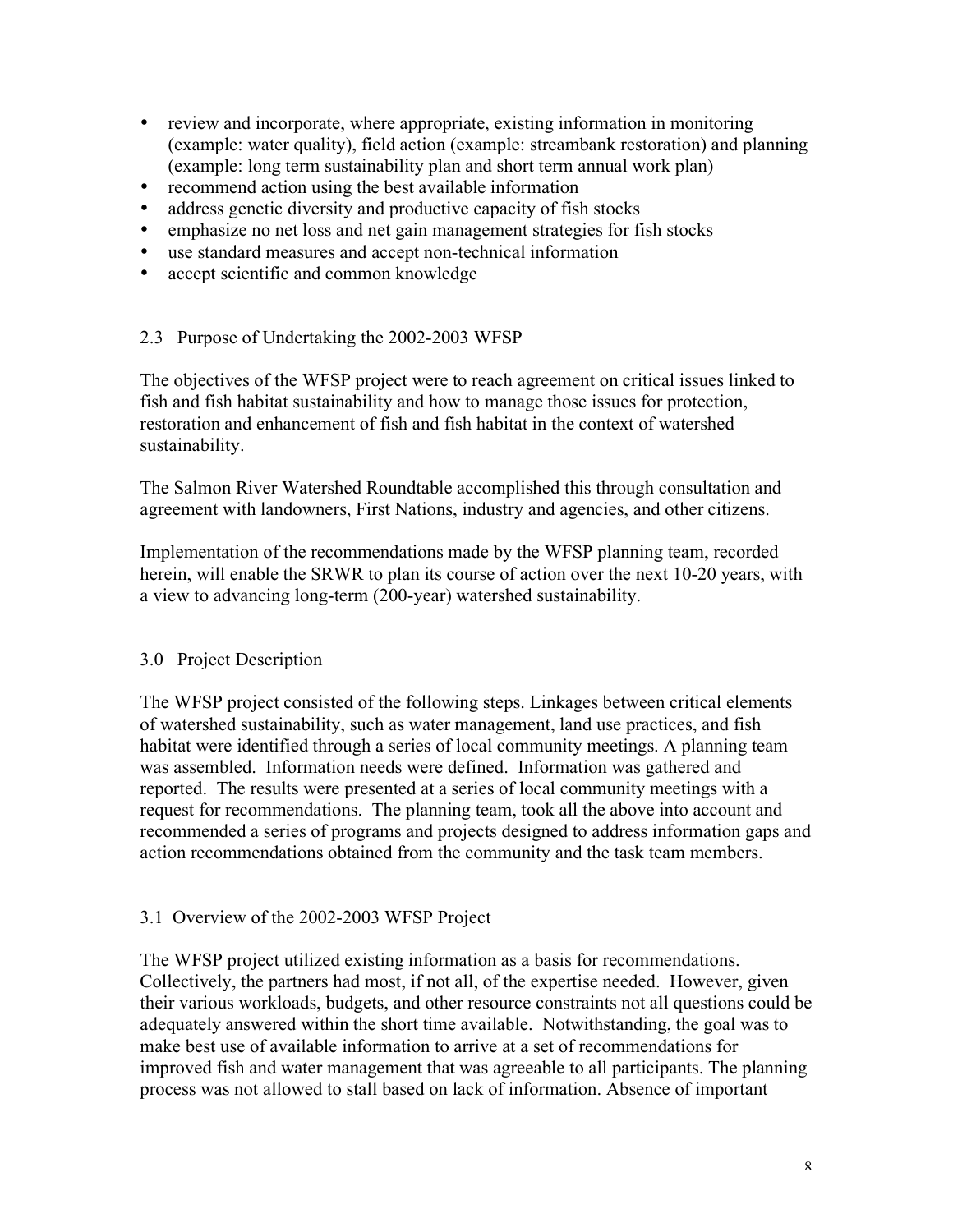information to decision making was noted, and in some cases surfaced again in the recommendation step.

It was plainly stated in the WFSP template that "lack of information should not be a barrier to initiating WFSP. In fact, one of the important tasks of fish sustainability planning is to identify information gaps and ways to fill them"<sup>6</sup> and that "WFSP can and should proceed using the best information currently available"<sup>7</sup>. The planning team agreed with this proactive approach, and followed it.

Viewed within the philosophy of the SRWR and its proposed context of a 200-year perspective, such shortfalls in information availability can be addressed, and incremental progress toward long-term goals can be accepted. Meanwhile, the 2002-2003 SRWR WFSP moved forward.

## 3.2 Activities and products Overview

The SRWR was able to outline and implement a model for delivering a local WFSP. The proposed approach combined public input with technical expertise to reach an agreeable outcome by broadening the Stage II and Stage III phases of the WSFP to include consensus-planning as the dominant aspect of the methodology. The model involves joint meetings to present information, make recommendations, identify issues, and identify next steps. Working groups were established to carry out those steps. The working groups were made up of individuals having access to the information and experience needed to carry out the WFSP. The working groups reported back to the entire group in the joint meetings. The final joint meeting ratified the set of recommended options for improved fish habitat and water management that the entire groups felt appropriate based on relevant technical, cost, and other information.

The detailed work schedules and products of the 2002-2003 WFSP have all been recorded, and are available in the Appendices 3-9 . In very brief overview, these schedules and products fall within three landmark steps

| <b>Key Planning Topic</b>    | <b>Key Product Obtained</b>    | <b>Key Product Completion</b> |
|------------------------------|--------------------------------|-------------------------------|
| <b>Fish and Water Issues</b> | Issues Identified              | Apr $02$                      |
| Information Needs            | <b>Information Collected</b>   | Nov $02$                      |
| Recommended Activities       | <b>Recommendations Adopted</b> | Apr $02$ and Mar $03$         |

 $\frac{6}{7}$  WFSP guidebook, p 5<br> $\frac{7}{7}$  WFSP guidebook, p 9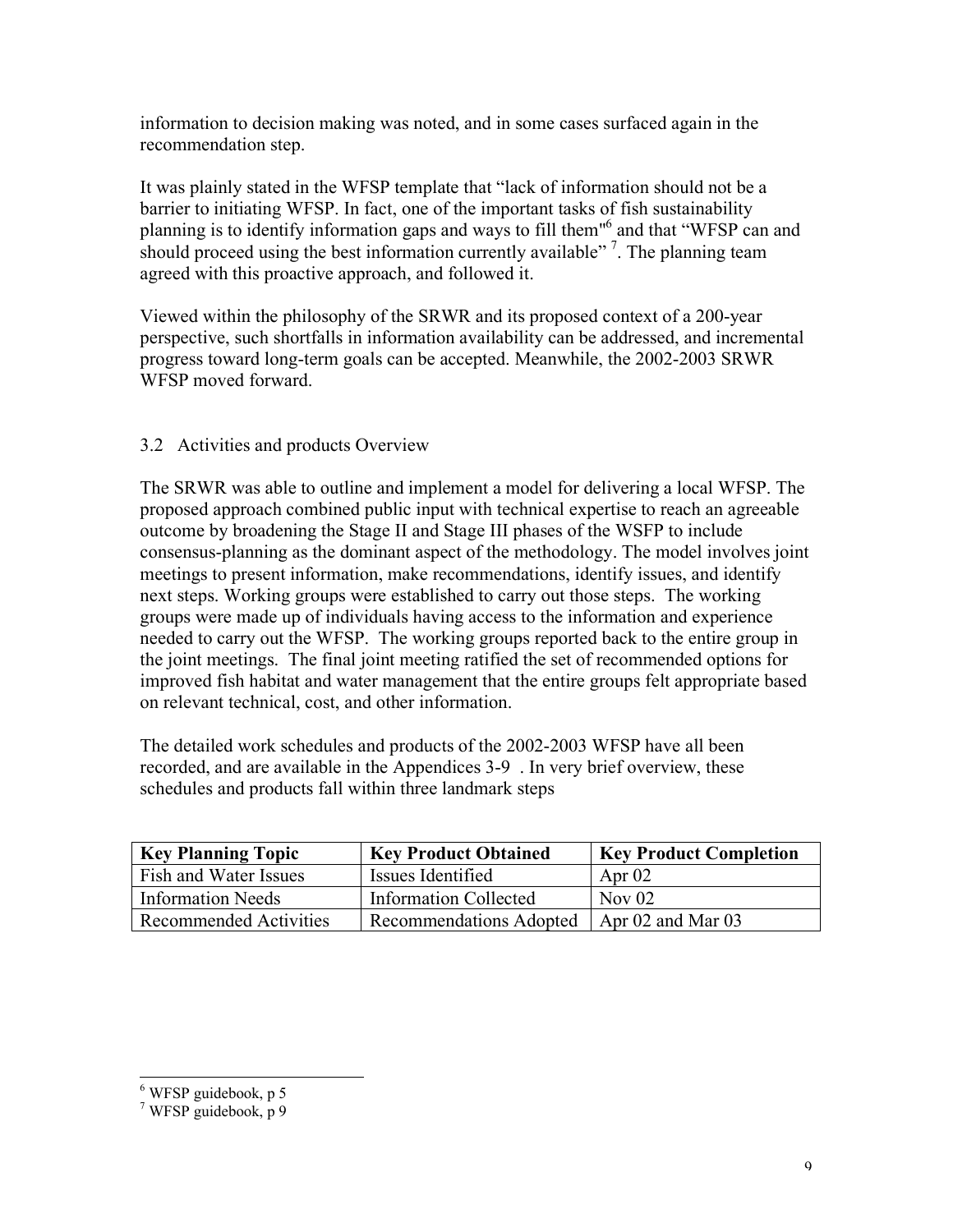## 3.3 Rationale for Modifying the WFSP Template to Accommodate SRWR Principles

## 3.3.1 Consensus Planning

The WFSP guidebook sets out guiding principles, and states that within those principles, the planning template can be modified to suit the situation and partnerships included in any particular planning process. While the SRWR WFSP followed the overall process and produced the prescribed results, some modifications were made in methodology, which the planning group felt were crucial to success. In addition to the inclusion of a dominant consensus planning element with the WFSP as described in Section 3.2 above, the following section describes other specific areas where the WFSP guidebook template was also modified to better suit the project and partnerships of the 2002-2003 SRWR WFSP.

## 3.3.2 Fish and Fish Habitat Context

The guidebook refers to the need to put "fish first"<sup>8</sup> in the planning process, and that in respect of the need to acknowledge other watershed values, other non fish considerations could be built into the process "at later stages" of the planning process. The SRWR planning team felt that fish and fish habitat interests can only be understood and protected in the context of ecosystem health, with consideration for all aspects of watershed health, and respect for all concerns. The Planning team elected to frame fish and fish habitat considerations within the watershed goals and objectives previously agreed to by many partners, so that all concerns were acknowledged in the belief that more effective participation in the fish and fish habitat planning process would be enabled. In effect, by doing this, the WFSP builds upon existing initiatives and secures fish and fish habitat considerations within the fabric of a long term watershed perspective and support from a broad partnership base.

## 3.3.3 Scientific Data and Local Knowledge

While it is generally accepted that standardized measures should be used in tracking success, it is also critical that the planning process be capable of accepting and incorporating both scientific and common knowledge. This is important because of the high value of local, traditional and historical knowledge from sources that are often viewed by the scientific community as "non-technical". Without the capacity to include information sharing and participation from these sources, critical participation and support for the final planning product can be lost. The WFSP template acknowledges the importance of this, but the methodology used in the SRWR WFSP put emphasis on it.

## 3.3.4 Salmon as an Indicator Species

The WFSP guidebook points to salmon as a keystone species. The SRWR also sees salmon as a keystone species to ecosystem health, including social, ecological and economic health, but prefers to utilize salmon as one indicator within a suite of ecosystem health indicators, rather than singling it out. While it is indisputable that salmon population health is an important indicator of ecosystem and some cases watershed health, the planning group felt that it alone cannot be held as the sole or single

 <sup>8</sup> WFSP guidebook, pg. <sup>4</sup>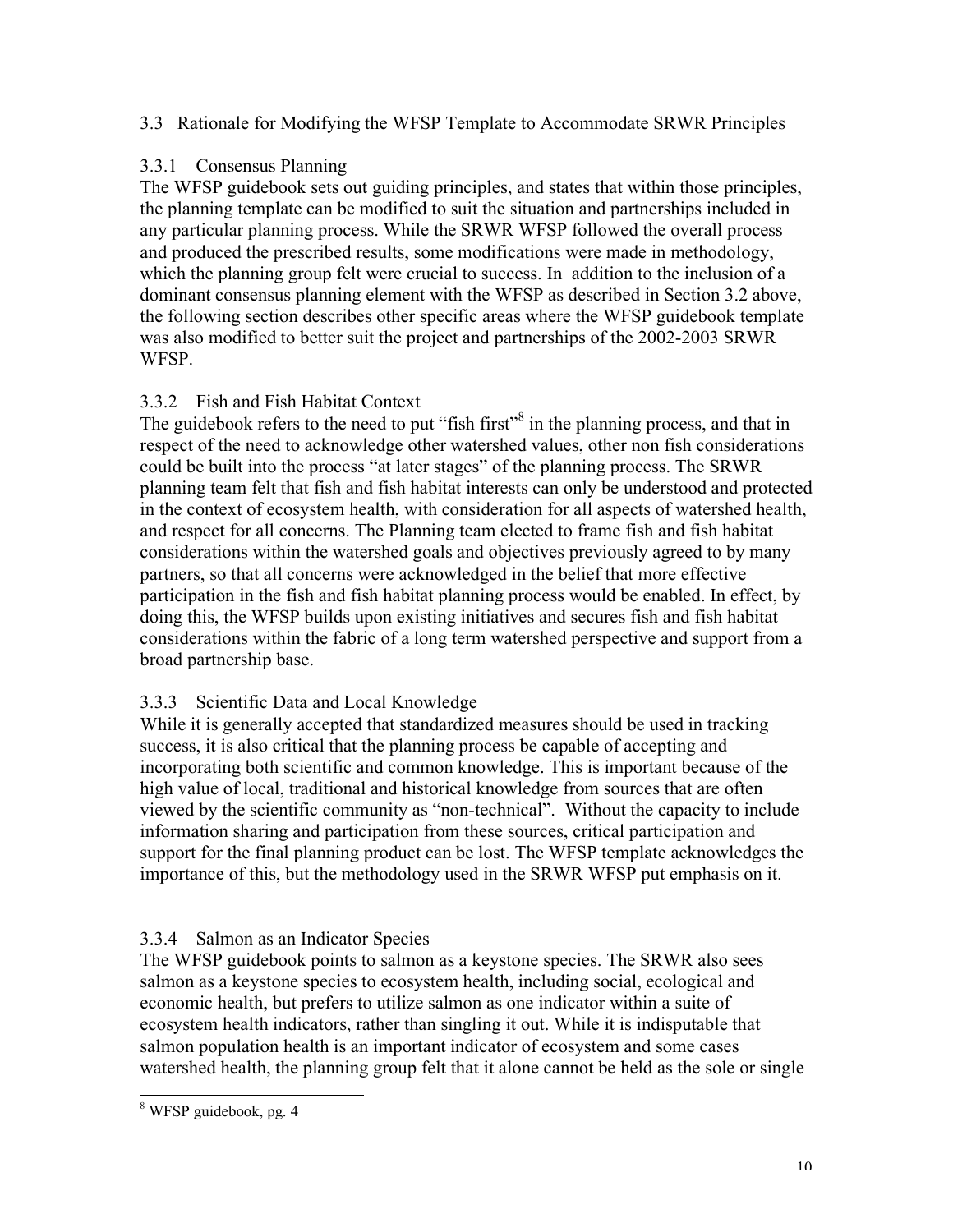dominant indicator of health for the Salmon River Watershed due to outside influences over salmon which cannot be controlled, even by the best local stewardship ethic. Conversely, the effort of the SRWR to protect and enhance fish and fish habitat through previous effort has been a key to WFSP success. Restoration activity undertaken with key support from HRSEP has not only improved fish habitat, but also was a very powerful tool in educating and motivating participation from a wide variety of project support, including landowners. <sup>9</sup>As such fish and fish habitat considerations remain very high on the SRWR list of ongoing watershed priorities.

#### 3.3.5 Partnership Ranges

The planning group also added industry to its partnership group, in addition to those outlined in the guidebook: "First Nations, government and community watershed stewardship groups and environmental organizations"<sup>10</sup>.

#### 3.3.6 Watershed Area

The recommended size of watersheds for WFSP is suggested to be 50,000 ha. The SRWR WFSP opted to include the entire Salmon River watershed (150,000 ha). This was thought to be manageable due to previous community planning that had achieved a watershed view, the availability of GIS mapping from OUC to help comprehend watershed issues at this scale, and existing partnerships already familiar with the scope of the Salmon River Watershed project.

In most other aspects, the WFSP guidebook was quite closely adhered to during the 2002-2003 SRWR WFSP project. Overall, the group felt the guidebook represents a major advancement in government approach to consultation and partnership building that points the way for other similar initiatives.

## 3.4 Flexibility by DFO in the WFSP Methodology

The SRWR has long valued technical and non-technical knowledge as important aspects of a collective view. For example, technical input is needed in identifying instream needs, water availability, and potential environmental side effects of options like storing water in lakes. Non-technical input, traditional and local wisdom, is needed from land owners, First Nations and others on such matters as where good storage options exist, stewardship values and priorities for use, local knowledge pertaining to feasibility considerations, and how best to implement the chosen options. Non-technical information can also improve technical information; either by filling gaps or pointing out specifics that scientific assessments or inventories will not adequately capture. Where differences of opinion exist about the validity of information (technical or non-technical) the participants need to enter into a dialogue to conclude what is the best information to use for a particular

<sup>&</sup>lt;sup>9</sup> This includes recent increased activity from regional DFO staff in working on off-channel, fish enumeration, watershed planning and streambank restoration activity. All these activities improve local understanding of fish and fish habitat values because of the effort made by DFO staff to involve local participants. This increases the effort required to accomplish fish habitat fieldwork, but pays dividends in terms of local understanding and support. <sup>10</sup> WFSP guidebook, pg 9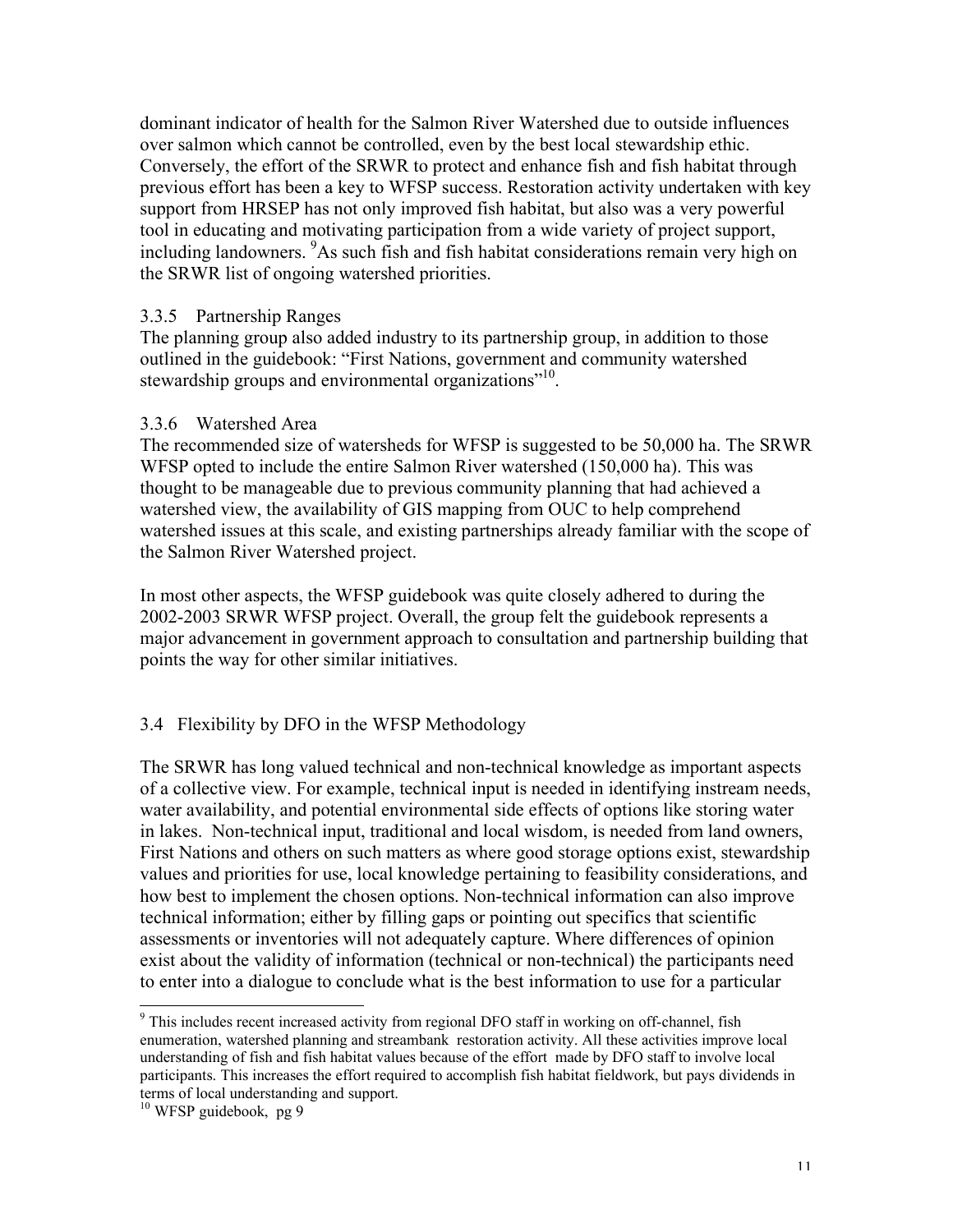process, with the preferred outcome being mutual learning and consensus-based agreement. Much of what the SRWR has facilitated over the past 10 years has been a venue for mutual learning exchanges.

The flexibility demonstrated by DFO in allowing the WFSP to be undertaken in full respect of previous SRWR agreements and accomplishments, has paid dividends, seen in the results reported here. By allowing the planning processes to be locally led, DFO has demonstrated to participants a confidence in local ability and respect for local opinion within a shared decision making process. This, in turn, has encouraged participation and ownership by the many participating authors (see list of participants in Appendix 3). The SRWR has conducted its affairs in this manner for 10 years, and has managed to maintain strong partnership support due, in part, to this approach. Participants generally agreed that the WFSP would not have succeeded but for the groundwork achieved through previous SRWR activities. This is because the WFSP is so focussed on fish and fish habitat issues that it could alienate other related interests without significant effort toward an inclusive process and open acknowledgement that fish and fish habitat objectives cannot be met without broad support amongst various interests. However, in the context of the existing SRWR watershed plan, which has already gained broad acknowledgment that fish and fish habitat are important aspects of social, economic and ecological watershed health, it has found acceptance. As such the WFSP has built upon levels of cooperation and understanding, achieved since 1991, to improve the watershed plan and include specific recommendations to address fish and fish habitat issues.

## 4.0 Watershed Planning Activities and Products

A series of watershed planning workshops and meetings that began in 2002 resulted in agreement on several fish and fish habitat management options and identified of a series of related water management options for further consideration. Through a forum of open discussion, which demonstrated respect for all concerns and promoted a positive approach to problem solving a series of final recommendations were adopted one year later (March, 2003). Participation from agencies, First Nations, landowners and industry has been key to achieving these agreements. The participation enfolded, planning steps taken and products generated are summarized below.

## 4.1 Partnerships, Roles and Representation

Partnerships are key to the success of the SRWR. The same is acknowledged within the WFSP process. "Without their skills, knowledge, and support, the process cannot be effective"<sup>11</sup> Under the WFSP project the Salmon River Watershed Roundtable and its partners have completed a watershed sustainability plan that combines the principles and processes of consensus planning, utilized by the SRWR, with the guidelines set out in the Watershed Based Fish Sustainability Planning Process (WFSP). In keeping with previous

 $11$  WFSP guidebook, pg. 15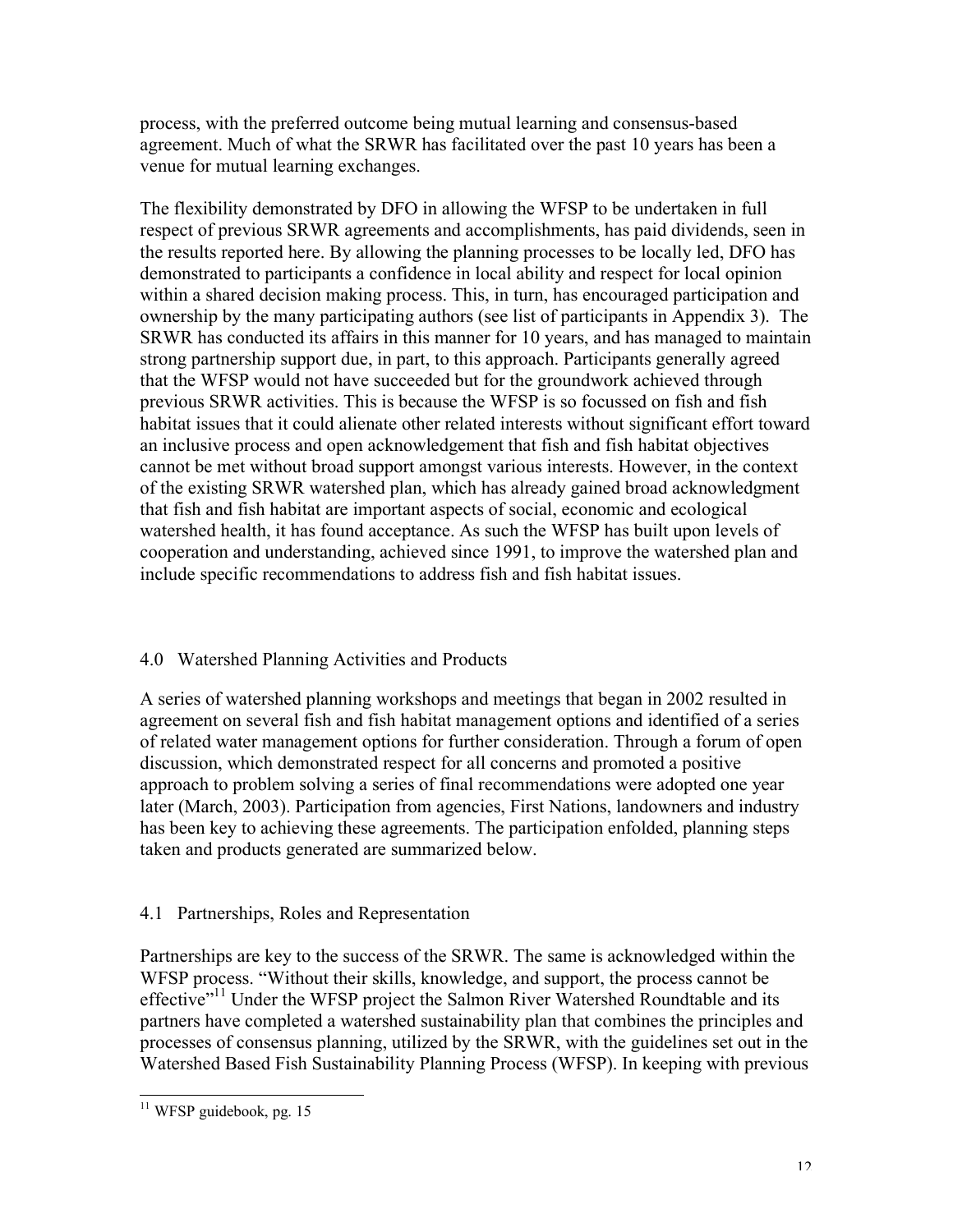consensus based agreements made within the Salmon River Watershed Roundtable an ecosystem approach to watershed sustainability was followed which adhered to principles, mission statement, vision, goals and objectives established by the SRWR in  $1996$  <sup>12</sup>. Thus, the project considers social, economic and ecological aspects of fish and fish habitat and their interactions with other land and water use.

The SRWR identified potential partners and determined their willingness to participate. This was a natural step for the SRWR based on its relationship with various stakeholders from previous planning and restoration activities. The SRWR role was to invite potential partners to participate, host and facilitate community meetings, and, in general, maintained continuity of process. All the partners, by virtue of their specific interests, are stakeholders in the management of fish and fish habitat. Some participants had additional roles to play. For example, federal and provincial agencies had access to technical expertise needed to analyze fish habitat and water management options. First Nations bands and landowners brought both scientific and local knowledge on water supply and use issues, which agencies may not otherwise have access to. The SRWR attempted to generate an appropriate mix of technical/non-technical input as part of its facilitation role.

Considerable effort was made to keep the general public in the valley informed of progress. In the work plan this was the specific job of one task team, made up of local people<sup>13</sup>. Reports of community meetings and communications flyers, brochures and letters with valley residents are recorded in the Appendix 4.

#### 4.2 Identification of Issues

In March of 2002, a series of four community meetings were held to ascertain the local perspective on issues relating to fish and water management. Products obtained from these meetings in Westwold, Falkland, Silver Creek and Mt Ida (near Salmon Arm) included verbatim comments and a summary of key issues agreed upon by participants within each meeting.

Discussions included a review of potential fish and water management options considered by participants to be feasible and respectful of other interests in the watershed such as forestry, agriculture and tourism. Fish management options were discussed and five activities, some of which were familiar through 10 years of restoration work, were agreed upon and adopted. Water management options were generally more controversial, complicated and difficult to achieve. Also, there was significant apprehension about the capacity of government to achieve reasonable water management.

<sup>&</sup>lt;sup>12</sup> Stavinga and MacDonald, March, 1997 Workshop, Fraser River Action Plan, DOE FRAP 97-08<sup>13</sup> Refer to Tasks and Timelines Summary Tables dated Sept 02 outlining task team workplan.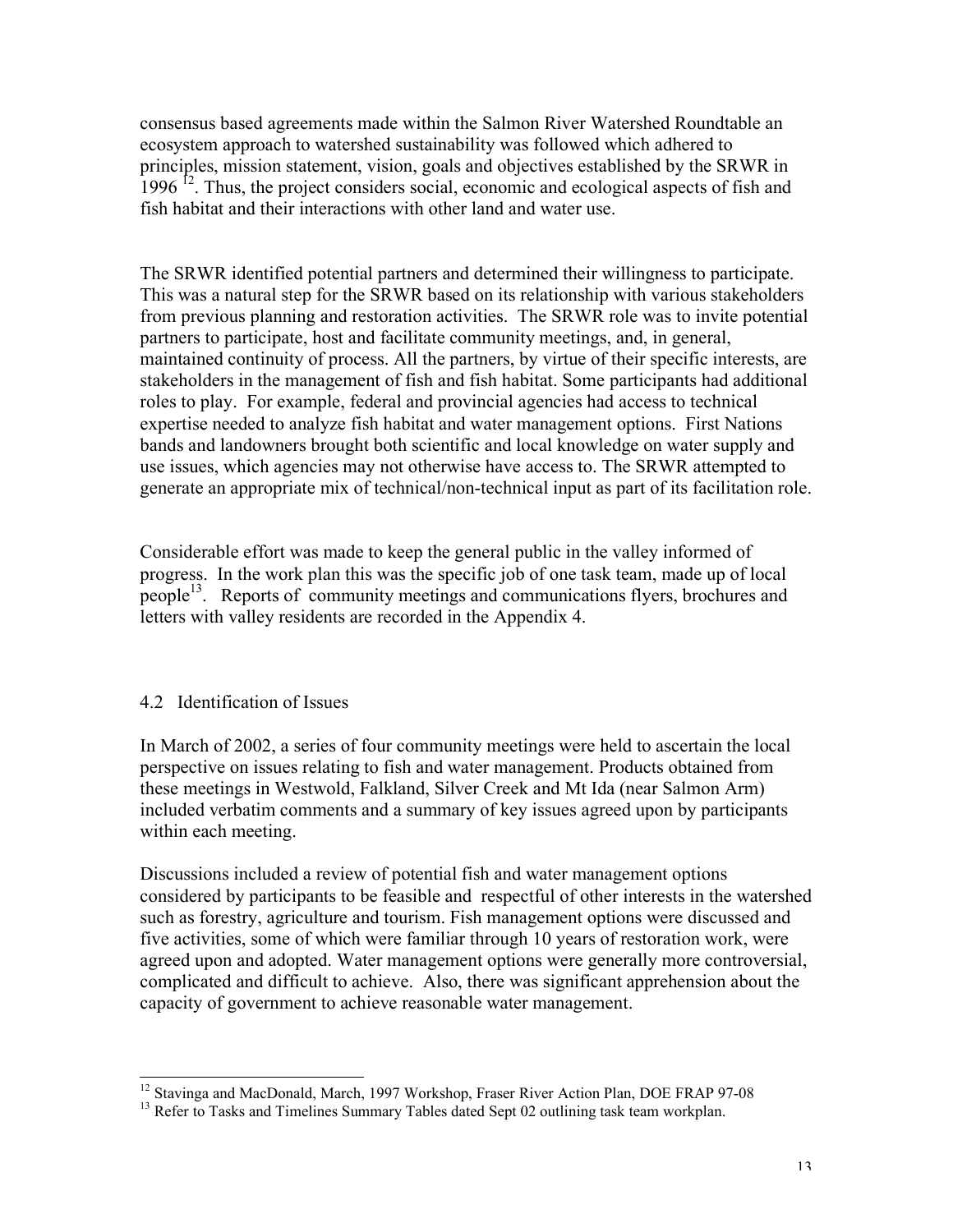Of the five fish habitat improvement options discussed it was agreed that *streambank restoration, off channel habitat redevelopment* and *intake screening* are technically feasible and effective and recommended for continued funding. The remaining two options: *beaver management* (to reduce riparian vegetation losses*) and improving delta passability* (for migrating salmon at summer low flow) were to remain on the list of high priority options for which feasible solutions need to be developed.

Of the six water management options, two, *do nothing* and *access more groundwater,* were discarded as unsustainable. Two others, *increased irrigation efficiency* and *increasing spring runoff storage capacity,* were recommended for study to identify techniques, costs and side effects. The last two , *reduce licenses* and *manage upland runoff*, were recognized as important options that should be pursued, but initially appeared to be problematic and perhaps impracticable due to potential cost to agriculture and forest industry.

All information from the four community meetings was collated into themes and information needs (Appendix 5). The five fish management recommendations and the six water management options were summarized and reported back to participants .

## 4.3 Early Recommendations, March, 2002

In March, 2002 themes and options described above were presented to forty-two representatives of industry, landowners, citizens, First Nations, and government agencies. They ratified the five fish habitat management options as below:

| Recommendation                                               | <b>Major Focus</b> |
|--------------------------------------------------------------|--------------------|
| Continue developing off-channel fish habitat                 | Fish               |
| Continue water intake screening project                      | Fish               |
| Develop and implement better access across delta at low flow | Fish               |
| Continue riparian restoration                                | Riparian           |
| Develop beaver management techniques                         | Riparian           |

Fish Management Recommendations Adopted (March 23, 2002)

The planning participants agreed that the six water management options needed more detailed consideration. Concerns over summer low flow and temperature issues in relation to minimum flow requirements for fish stocks, licensed withdrawal and the potential to resolve some of the apparent shortfall between demand and supply through increased water storage and irrigation efficiency formed a series of interrelated questions which the group needed information about before collective recommendations could be made. To address these issues effectively it became apparent that many related aspects of watershed planning such as forest harvest and agricultural interests had to be considered in their affect on water (as well as on fish and fish habitat).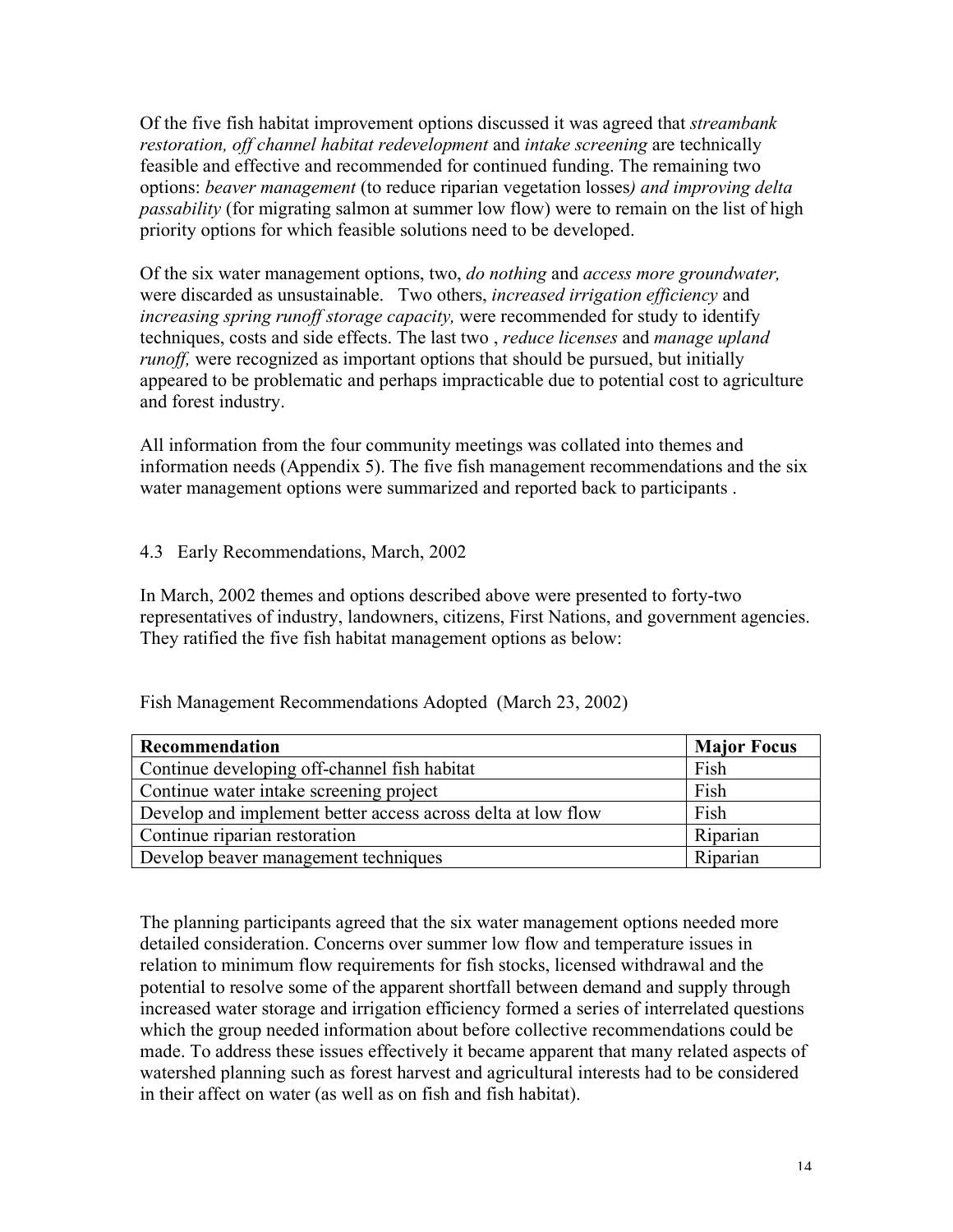Potential Water Management Options

| Water management options proposed for consideration, March 2002 |                                     |  |  |
|-----------------------------------------------------------------|-------------------------------------|--|--|
| Do nothing                                                      | Discarded as unsustainable, Mar. 02 |  |  |
| Access more groundwater                                         | Discarded as unsustainable, Mar. 02 |  |  |
| Increase irrigation efficiency                                  | Under consideration till Nov. 02    |  |  |
| Reduce licensing                                                | Under consideration till Nov. 02    |  |  |
| Manage upland (forest) runoff                                   | Under consideration till Nov. 02    |  |  |
| Increase spring runoff storage capacity                         | Under consideration till Nov. 02    |  |  |

4.4 Information Assembly to Address Issues (Tackling Tougher Issues)

It was apparent from the March 2002 local community meeting results that greater effort was required to determine suitability of the six potential water management options outlined. The April 2002 planning group meeting resulted in the adoption of fish management recommendations and identification of information needed in order to consider the proposed water management options further. Based on those needs, a Draft Plan for Information Gathering Tasks and Timelines was developed by the group (see Appendix 6). It was used as a work plan to guide planning group efforts over the next 9 months. The purpose of the information gathering phase was to clarify which of the potential water management options might be feasible and which might not, and eventually, to reach agreement on recommendations. This draft workplan identified tasks, task teams, others to involve, period goals, resource needs, cautions/risks, and victories for each of the 10 tasks.

| <b>Task Team</b>                                         | <b>Main Focus Area</b>                 |  |
|----------------------------------------------------------|----------------------------------------|--|
| 1. Identify off-stream water requirements and efficiency | Determine human use (especially        |  |
|                                                          | irrigation) demand and irrigation      |  |
|                                                          | efficiency opportunities               |  |
| 2. Determine aquatic habitat requirements                | Determine river flow needed to         |  |
|                                                          | sustain fish and aquatic life          |  |
| 3. Estimate surface and ground water availability        | Determine water inventory              |  |
| 4. Estimate water available from modified forest harvest | Determine the affect of forest harvest |  |
| patterns                                                 | on the hydrograph                      |  |
| 5. Identify storage opportunities                        | Determine potential for water storage  |  |
| 6. Identify water quality issues                         | Determine main water quality           |  |
|                                                          | concerns                               |  |
| 7. Collate existing information                          | Compile and distribute existing        |  |
|                                                          | information to task teams              |  |
| 8. Community extension options                           | Develop plan for effective             |  |
|                                                          | information sharing                    |  |

Information Gathering Task Teams Formed Sept 02 (Brief Overview<sup>14</sup>)

<sup>&</sup>lt;sup>14</sup> See Appendix 6 for the entire information gathering work plan " Information Gathering Tasks and Timelines"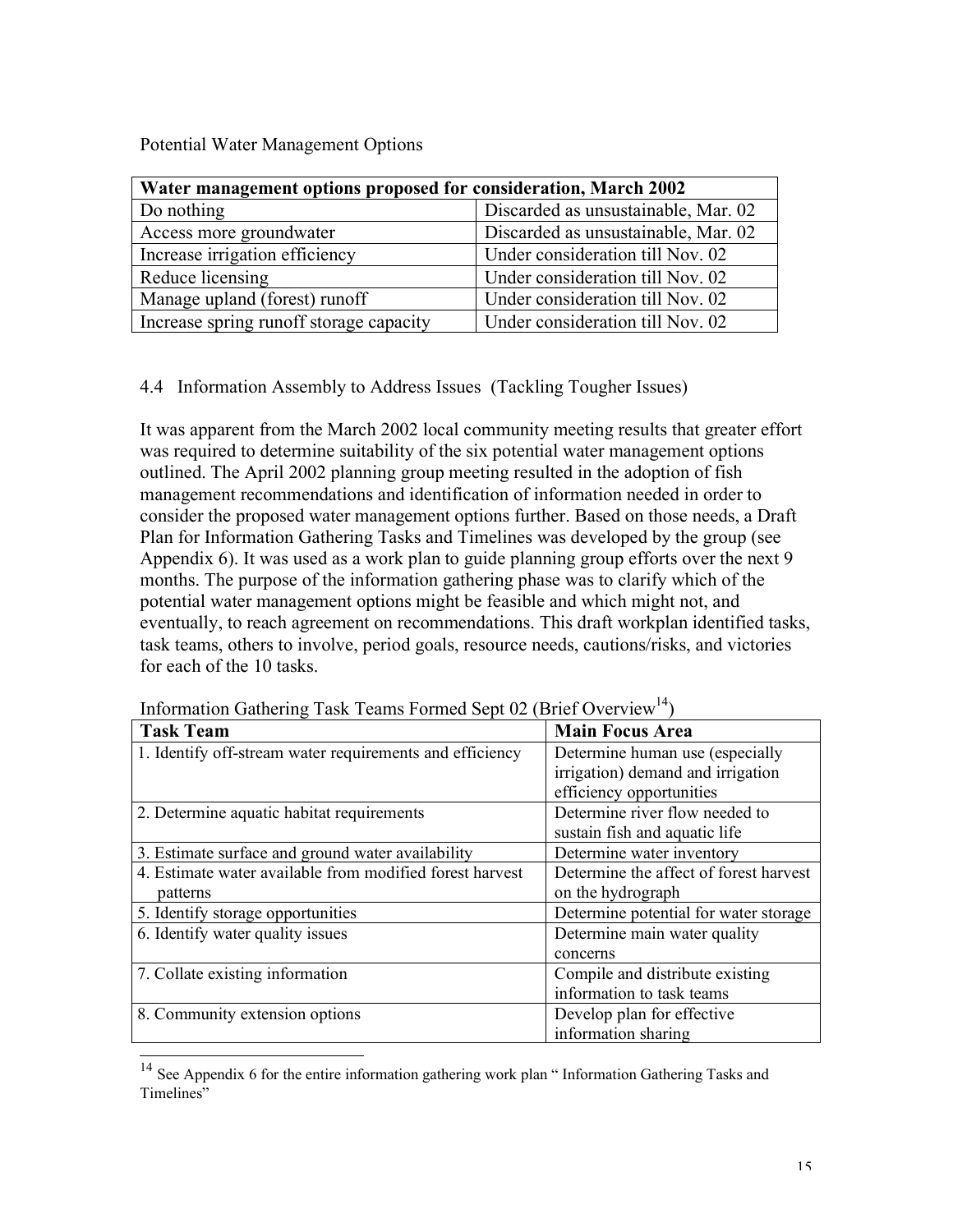This phase became dynamic and interesting because many participants were willing to participate outside their comfort zone, in terms of technical expertise, alongside technical experts to seek out the required information. Landowners worked with fish and agriculture specialists, fish specialists with water specialists, water specialists with foresters, First Nations with landowners and so on. The task teams are listed below, and a detailed copy of the information gathering tasks and timelines plan is included in Appendix 6. The process resulted in information sharing beyond what had been previously accomplished in SRWR planning processes.

During this period considerable effort was made to collect and present information. Through an existing partnership between the SRWR and Okanagan University College a tremendous amount of assistance was obtained in the form of GIS mapping<sup>15</sup> This invaluable assistance enabled the SRWR to put information into an easily viewed and understood format. The GIS maps provided by OUC enabled planning team members to keep track of very large amounts of data describing various watershed characteristics, so that discussions could occur and decisions could be made. Much of the data used  $16$ had previously been available to the SRWR, but never in such a useful format. The result was that some conclusions became obvious, others needed further clarification, and potential recommendations began to filter through from the discussion. From this project it is clear that GIS was very beneficial and should probably be part of any WFSP project.

## 4.5 Information Presentation

The November 2002 meeting included presentation of task team progress reports as well as discussion of remaining issues and needs. In addition, all participants agreed to two statements:

- 1. "There clearly is a water management issue in the Salmon River watershed."
- 2. "It is not the intention of this planning group to recommend that government "claw back" water licenses without the approval of the licensees."

The following table summarizes key points from the Task Team progress reports. See Appendix 7 for the November 2002 progress report.

<sup>&</sup>lt;sup>15</sup> OUC instructor Mitch Krupp provided key support to the WFSP planning process.  $16$  Examples: water license information, water storage sites.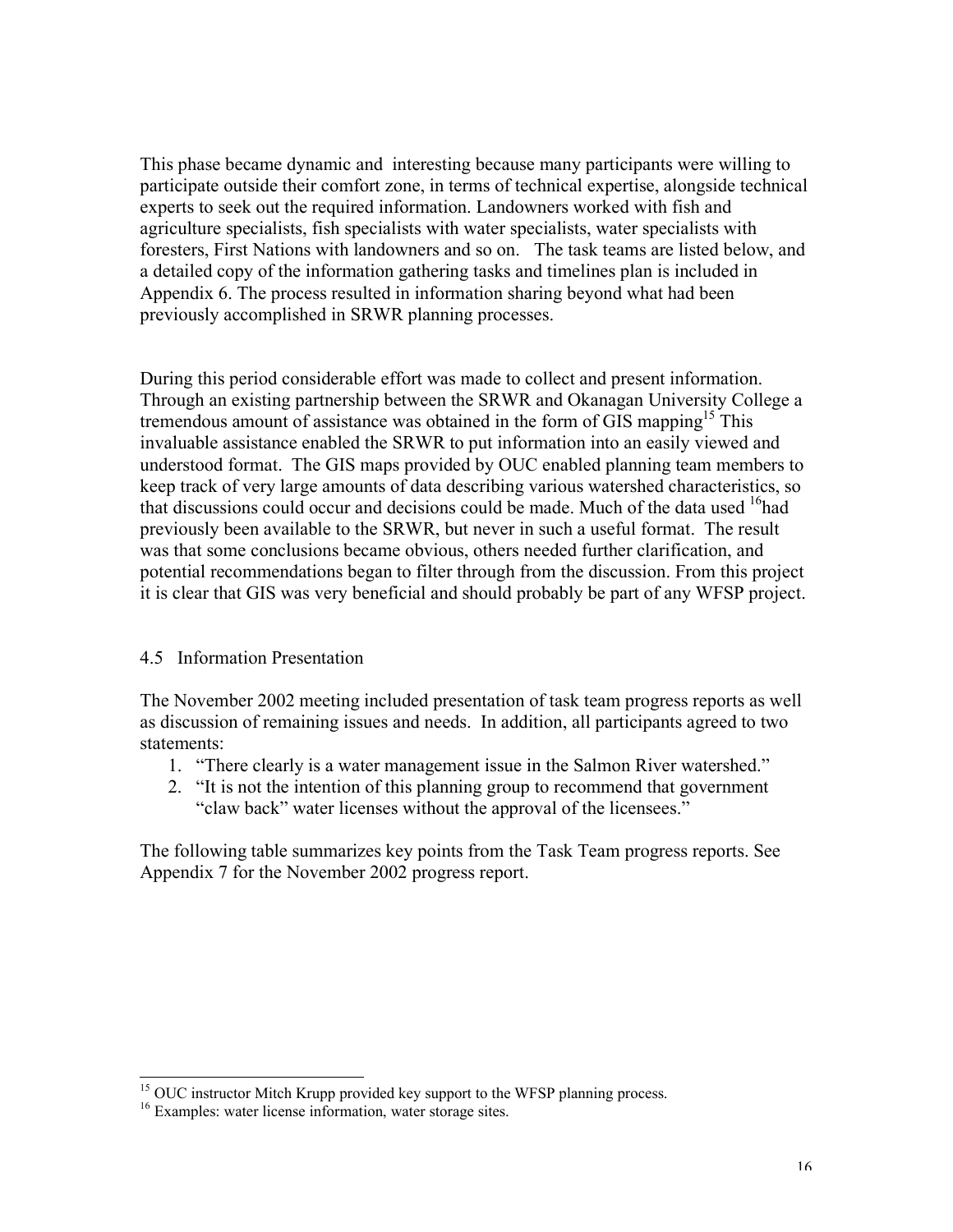|  |  | Task Team Final Reports: Summary of Some Key Points (see Appendix 7) |
|--|--|----------------------------------------------------------------------|

| <b>Task</b>         |                                                                                                  |
|---------------------|--------------------------------------------------------------------------------------------------|
|                     | <b>Final Report Key Points</b>                                                                   |
| 1. Identify off-    | Landowners are concerned that water licenses not be lost. Water licenses are currently the       |
| stream water        | best estimates of water use. OUC GIS department produced maps showing water license              |
| requirements        | locations and derived summaries by type of license. MAFF plans to estimate water                 |
| and efficiency      | consumption by type of land use. This will lead to a better estimate of actual water use and     |
|                     | could be used to improve irrigation efficiency. Interested landowners should contact MAFF        |
|                     | or the SRWR.                                                                                     |
| 2. Determine        | Haig-Brown: "habitat is far more important to its (a creature's) survival than anything          |
| aquatic habitat     | else." Tennant method used to estimate fish needs.                                               |
| requirements        | Flow needs vary by stage in fish life cycle. Salmon River, flow, net of water use, is adequate   |
|                     | for fish in average year, but, inadequate for drier than average years.                          |
| 3. Estimate         | Used daily discharge at Hwy $#1$ (1961-2001). Derived hydrograph for average and several         |
| surface and         | degrees of wetter and drier years. Peak flows show a significant increase. Low flow show a       |
| ground water        | significant decrease. Total annual discharge shows a significant increase.                       |
| availability        |                                                                                                  |
| 4. Estimate water   | A report for the Okanagan will be available in several months. It will describe forest           |
| available from      | harvest related factors affecting the hydrograph and will summarize what is/is not known         |
| modifying           | about their affects on water. This will help answer some outstanding questions about the         |
| forest harvest      | affect of forest harvest practices on water management which are key to establishing a           |
| patterns            | long-term sustainability plan.                                                                   |
| 5. Identify storage | 628 lakes and ponds and 1028 swamps and marshes were identified. Increasing depth 16"            |
| opportunities       | would store 7600 acre-feet. Need further work to identify feasible sites. Could turn increased   |
|                     | runoff due to logging to advantage, provide for fish and irrigation, improve water quality, fire |
|                     | control, and small-scale hydro generation.                                                       |
| 6. Identify water   | Turbidity spikes occur at freshet & major rain events. High phosphorus levels seem to occur      |
| quality issues      | naturally. It is not clear whether there is an agriculture link. Bolean Creek contributes high   |
|                     | quality water to the main stem.                                                                  |
|                     | Clearly, water quality is an issue in the watershed.                                             |
| 7. Collate existing | Five documents on water management provided to the SRWR. Provided explanation of the             |
| information         | five-year, seven-day min. flow in licensing: gives 80% assurance that water will be available    |
|                     | for irrigation. Process under development, BC-wide, for assessing in-stream needs.               |
|                     | Discussion re: various topics including possible measurement of actual ground water use,         |
|                     | process of allocating water for in- and off-stream use, and the nature of conservation licenses. |
| 8. Community        | Promoted community involvement and WFSP as an effective planning tool. Developing                |
| Extension           | volunteer program to disseminate WFSP recommendations. Created plan for an intense               |
| options             | effort from Feb. 4 to Mar. 18 to take task team reports to the community and to obtain           |
|                     | feedback and recommendations for the planning team's consideration on Mar. 18.                   |
|                     |                                                                                                  |
|                     |                                                                                                  |

(See Appendix 7 for the November 02 progress report and final reports including details of the above)

Significant progress in understanding local water issues was made as task team members cross-referenced flow data with instream (fish ) needs to help define minimum flow requirements. Key issues such as water availability and water use remained unanswered, and the provincial agencies with the mandate to manage these elements appeared unable to address these aspects due to current management priorities. The planning team continued to seek ways to work around these shortfalls. Task Team 1 utilized licensed water use as an interim indicator of water demand. A GIS map was produced to show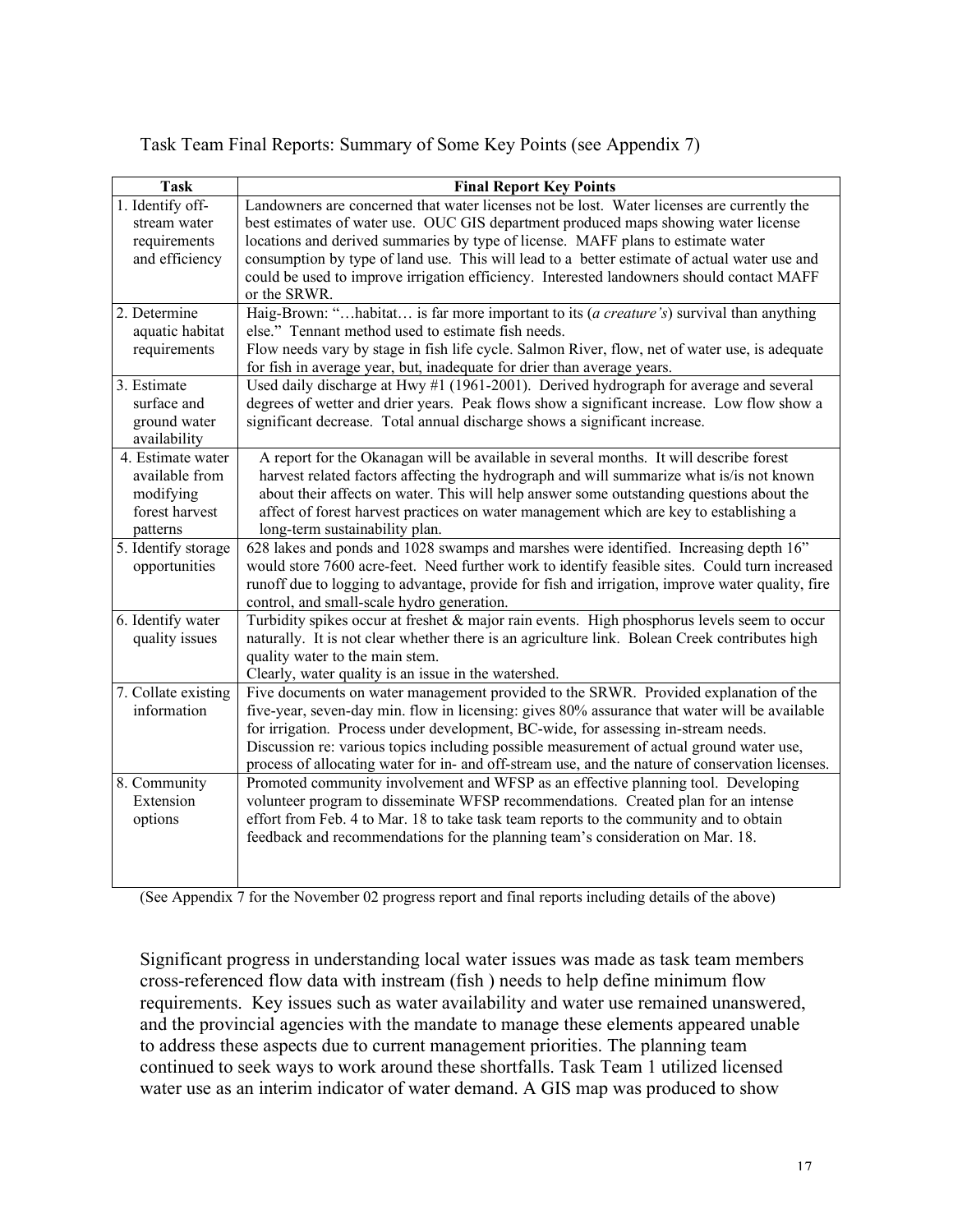high demand areas within the watershed. MAFF offered to provide alternative indications of water demand as of fall 2004 for the entire watershed following completion of a land use assessment currently underway. Minimum flow, flood frequency, and fish flow requirements were compiled. Storage site potential was described including some typical examples of structure already functioning locally. Water quality highlights were identified. Further work was planned to complete the information gathering stage by January, 2002 as scheduled. (See the November 2002 summary of key issues in Appendix 7 for other important aspects of progress and work to be done.)

#### 4.6 Refinement of Indicators Selection

Selection of ecosystem health indicators for the Salmon River watershed began in 1996. As part of the 1996 workshop product, a series of ecosystem health indicators were suggested for consideration. Some have been utilized during the period 1996-2003, although a discrete suite of indicators and associated monitoring programs has not been devised. Since 1996 significant work has been done in BC and Canada on indicators selection and use. The 2002-2003 WFSP has built upon this by taking the selection of Salmon River Watershed health indicators to the next step. An inventory of existing indicators of various aspects of social, ecological and economic health was assembled from a variety of potentially relevant sources. These included Health Canada, Environment Canada, BC MELP, Ministry of Forests, Fraser Basin Council and the tentative SRWR indicator lists. None of the indicator suites were entirely adequate for Salmon River Watershed purposes, although each suite included relevant elements. Criteria characterizing useful indicators were developed. Indicators were short-listed based on the relevance to the 1996 sustainability goals of the SRWR. Indicators were also cross-referenced to those selected by the Fraser Basin Council in the hope that Salmon River watershed monitoring could be integrated with similar efforts at a higher order, within the larger Fraser Basin, in concert with the Fraser Basin Council,

Indicators from the short list were discussed and some were suggested by the planning team as strong contenders for use as indicators of success in achieving the SRWR goals and objectives. This was done with provision for modification of the list, should gaps in the indicator suite become apparent during implementation. The group agreed that these indicators would be refined following completion of the 2002-2003 SRWR WFSP. The working list will become part of the data assembled by the planning team with the intention that they will be tested during ongoing monitoring processes. It was agreed that the logical application of these indicators would be during the implementation of the WFSP recommendations (programs and projects) as a means to track long-term progress. It was decided that the SRWR should attempt periodic reporting of watershed status, using the indicators selected, similar to the process used by the Fraser Basin Council.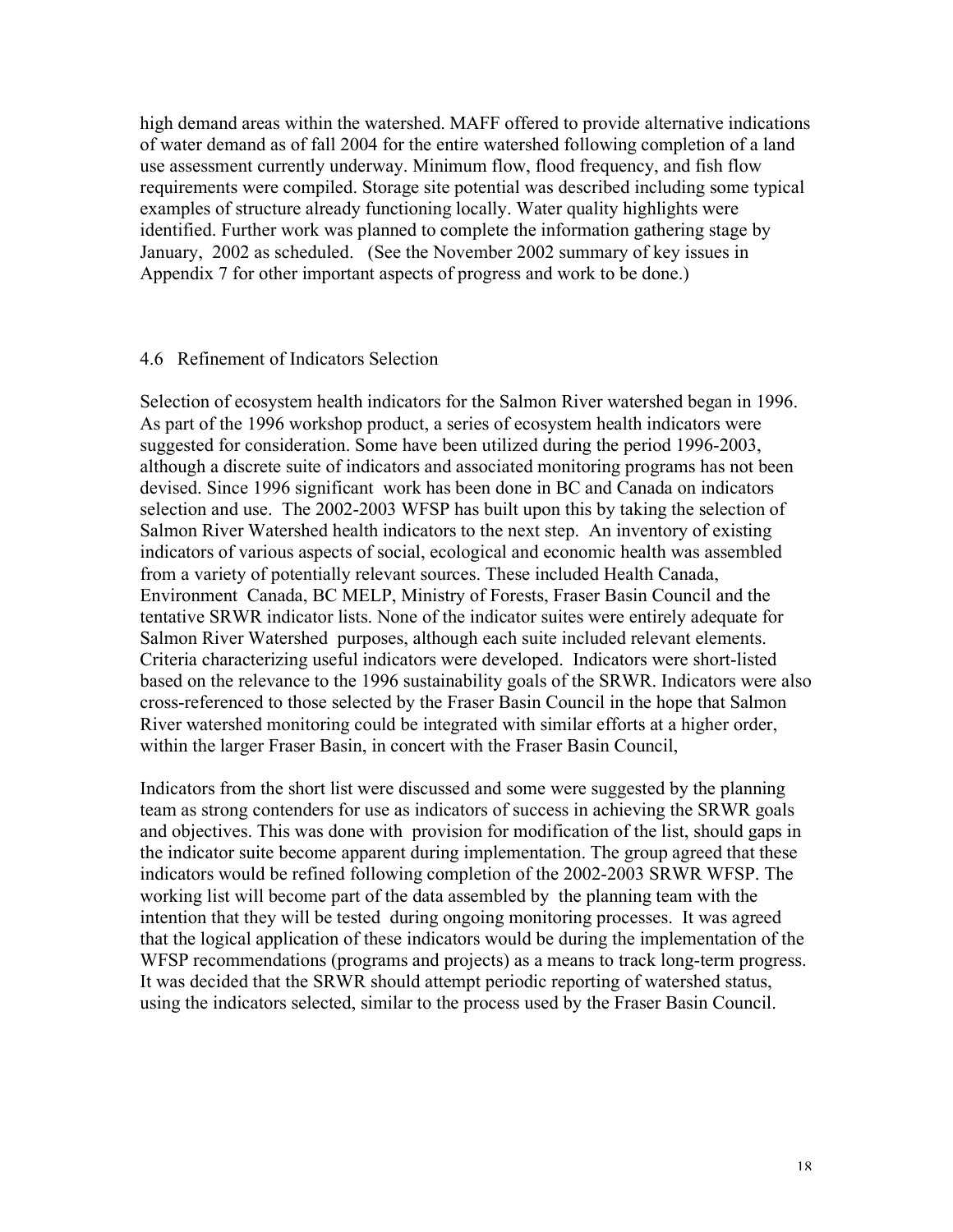#### 4.7 Final Recommendations

Following the information gathering and indicators selection the final step in the 2002- 2003 SRWR WFSP was to seek agreement on future recommendations for the planning team members. The information assembled by the task teams was summarized and presented for discussion with a request for recommendations about the directions the SRWR should pursue. Recommendations were gathered from both the planning team members and from participants at local community meetings. A cross section of the local community was involved in making these recommendations including First Nations, landowners, ranching and forest workers, local community associations, local economic development and municipal government representatives and individual citizens. This was an important step, as the whole WFSP process had begun with a round of local meetings asking about fish and water management issues. By reporting back with the information assembled and asking for recommendations local community members remained an integral part of the WFSP process.<sup>17</sup>

The response was good. By the time the local meetings were completed significant redundancy in suggestions had occurred, indicating a sufficiently exhaustive feedback mechanism. These recommendations were combined with previously recorded recommendations and assembled into a list of 125 particular recommendation statements (see Appendix 8). This recommendation list was treated as "raw data" in organizing 11 programs each including several projects. All the recommendations were accommodated within the programs. These programs and projects were reviewed, discussed, modified and adopted by the planning team. They are provided in Appendix 9. This is a key product, which will be important planning tool in guiding future SRWR activities both in the short term (annual work planning) and in the long term (strategic directions planning).

The following table summarizes the program and project recommendations. The entire table is presented in appendix and the 125 "raw data" recommendations are presented in Appendix 9.

<sup>&</sup>lt;sup>17</sup> Notes taken at the initial community meetings indicate good correlation with the resulting recommendations formulated a year later. Both the notes and the recommendation files remain as data files in the ongoing community planning process.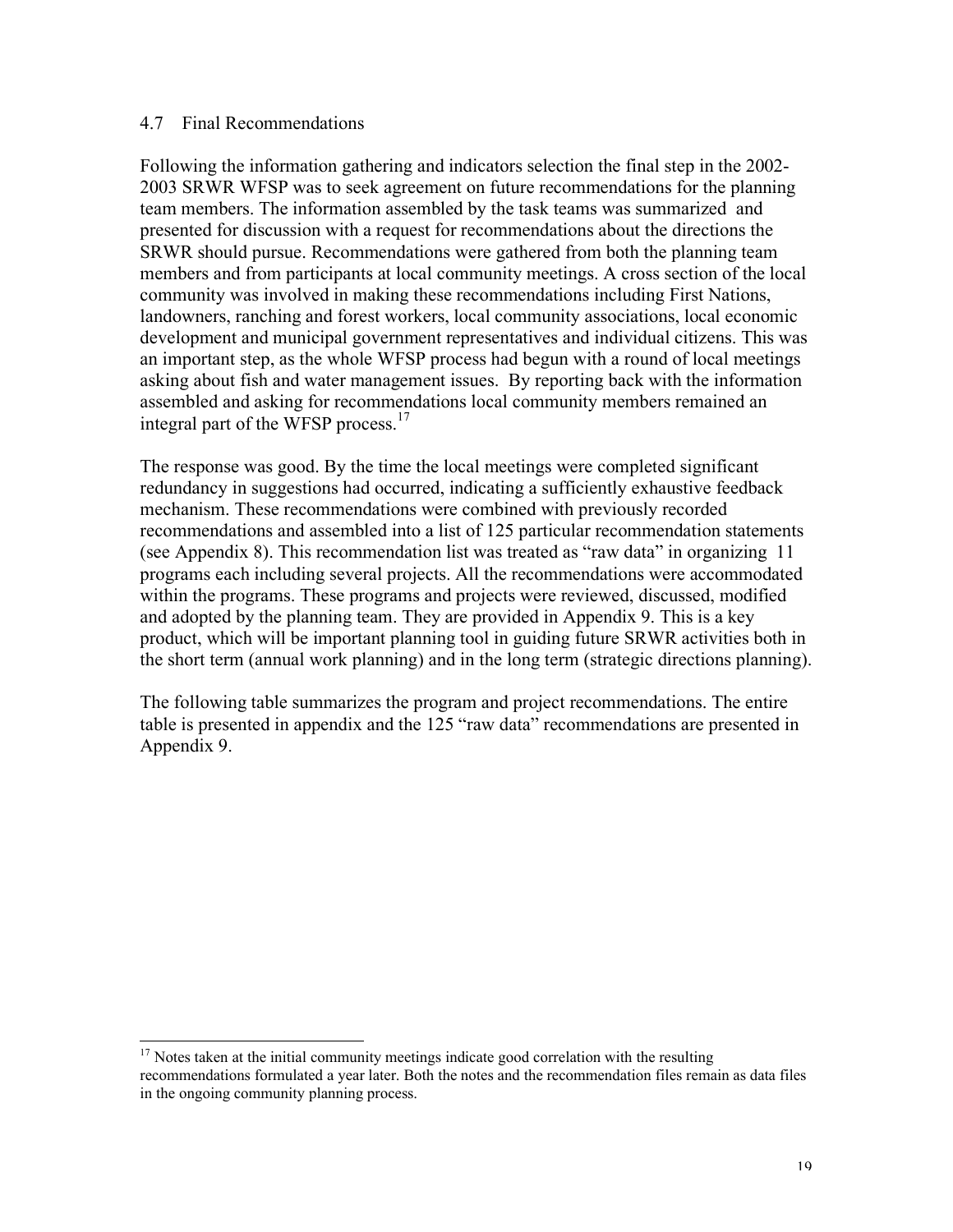List of 11 Programs Recommended by the SRWR WFSP Participants (see Appendix 9)

| <b>Program Topics</b>               |
|-------------------------------------|
| 1. Measure Sustainability Progress  |
| 2. Forest Practices                 |
| 3. Land Use                         |
| 4. Economic Development             |
| 5. Fish and Fish Habitat Management |
| 6. Riparian Management              |
| 7. Surface Water Availability       |
| 8. Water Storage                    |
| 9. Ground Water Management          |
| 10. Off-stream Water Use            |
| 11. Water Quality                   |

(see Appendix 9 for full description, as adopted, of program and project recommendations)

## 5.0 Project Conclusions

The guiding principles of the WFSP are a good match to those of the SRWR. This close match has enabled a partnership between WFSP and SRWR to be defined relatively easily. Flexibility by DFO in the precise methodology that the SRWR wished to use to accomplish the WFSP objectives created a win-win for all participants. Because of the existing SRWR watershed plan, which has already gained broad acknowledgment that fish and fish habitat are important aspects of social, economic and ecological watershed health, the WFSP process and products have also found a 'home", and are already being acted upon. As such the 2002-2003 SRWR WFSP has built upon levels of cooperation and understanding, achieved since 1991, to improve the watershed plan and include specific program recommendations to address fish and fish habitat issues

The WFSP has also re-validated the past 10 years of effort toward watershed sustainability by concurring with and building upon many of the initial activities and objectives, some of which had never before been effectively addressed by the SRWR. The SRWR is well positioned, well focussed and well motivated to move on to the next 10 years of activity by implementing the WFSP recommendations. A win-win moment in watershed sustainability has occurred with the completion of this WFSP project. The WFSP has created the opportunity for interested people from various roles and walks of life to cooperate toward better fish and water management. The SRWR facilitated the process, and the community owns the product and opportunity to act. The WFSP project will probably be looked back upon as a key point in the achievement of long-term (20-200 year) success